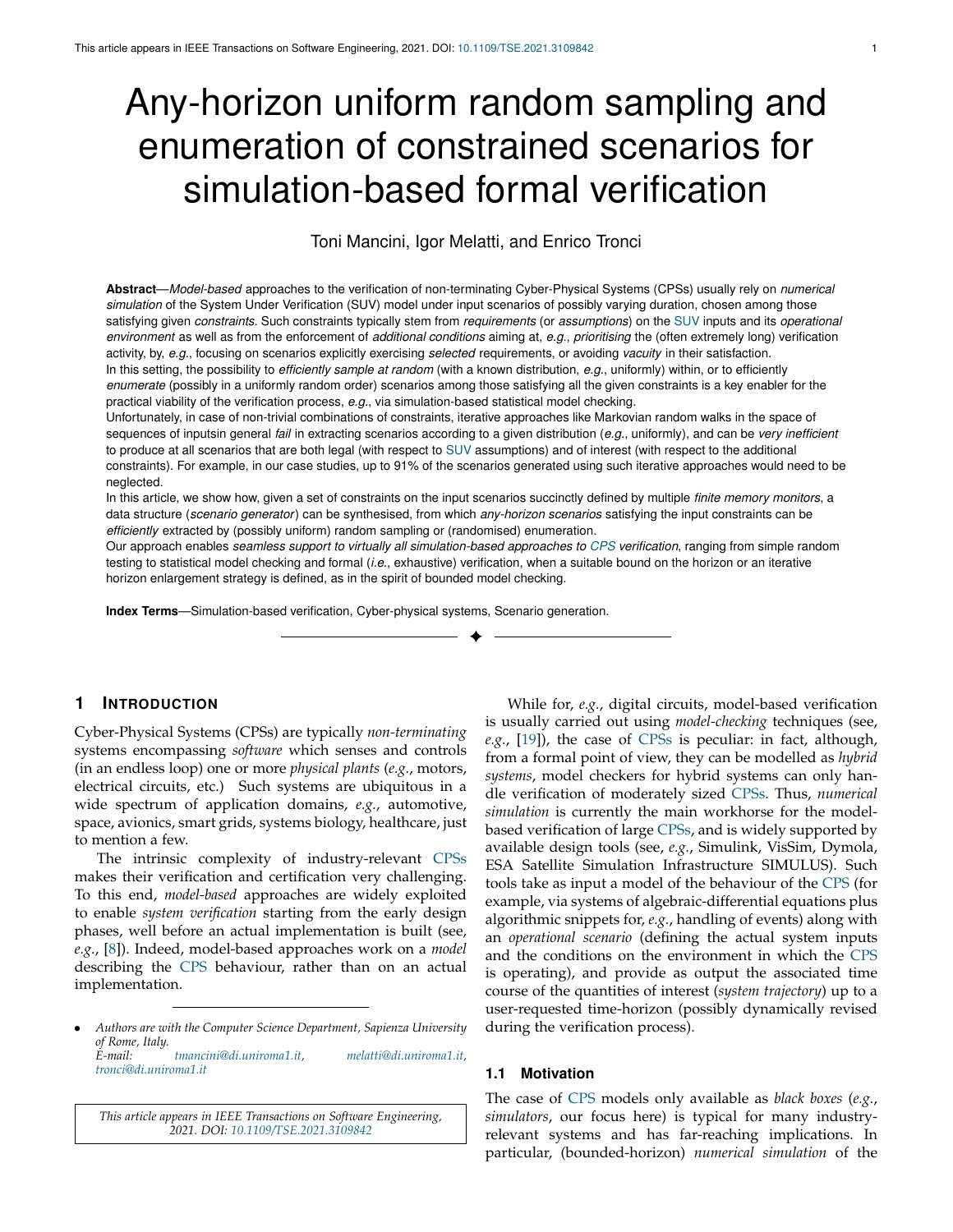This article appears in IEEE Transactions on Software Engineering, 2021. DOI: [10.1109/TSE.2021.3109842](http://doi.org/10.1109/TSE.2021.3109842) 2

<span id="page-1-2"></span>

Figure 1: High-level overview of our approach.

<span id="page-1-0"></span>System Under Verification (SUV) model becomes the *only viable means* to obtain the system trajectory under any given input scenario.

In this setting, carrying out a verification process of the [SUV](#page-1-0) upon an *explicit, precise, and implementation-independent definition* of the set of its (non-terminating) *legal input scenarios* (which stem from requirements deriving from the [SUV](#page-1-0) *assumptions* and constraints about its operational *environment*) is crucial for the system *certification* (for, *e.g.*, *regulatory* purposes). Also, the possibility to effectively *sample* (possibly *uniformly at random*) from this set or (*randomly*) *enumerate* it (when finite [\[43\]](#page-11-0), [\[47\]](#page-11-1)), is important to derive *statistical guarantees* about its correctness (*e.g.*, via Statistical Model Checking, SMC), and to spot *hard-to-find* errors (*i.e.*, errors in the system attained only under a *small* number of input scenarios).

Furthermore, *effective means to dynamically focus*, among such legal scenarios, on those that satisfy certain *additional constraints*, and to efficiently enumerate or sample at random within these subsets, enables *prioritisation* of the (often prohibitively long) verification activity, and allows one to focus on scenarios that drive the system towards specific portions of the space of behaviours, *e.g.*, to *explicitly exercise selected requirements* or to avoid *vacuity* in their satisfaction (see, *e.g.*, [\[12\]](#page-10-2), [\[39\]](#page-11-2), [\[69\]](#page-11-3)).

Unfortunately, it is well known (see, *e.g.*, [\[17\]](#page-10-3) and citations thereof) that, in case of non-trivial combinations of constraints, iterative approaches like Markovian random walks in the space of sequences of inputs in general *fail* in extracting scenarios according to a given distribution (*e.g.*, uniformly). Also, such approaches can be *very inefficient* to produce at all scenarios that are both legal (with respect to [SUV](#page-1-0) assumptions and requirements on its environment) and of interest (with respect to the additional constraints). This is because the intricacies of and the inter-dependencies among requirements and additional constraints easily make such iterative approaches reach *deadlocks*. As an example, in our case studies up to 91% of random walks in the space of sequences of *legal* inputs would *fail* to produce scenarios satisfying all the provided constraints. This would translate into a *major source of inefficiency* for the verification (*e.g.*, [SMC\)](#page-1-1) algorithm, which would be forced to *trash out* such

(possibly huge) ratio of generated random walks.

#### **1.2 Contributions**

<span id="page-1-4"></span>In this article we rely on Finite State Machines (FSMs) as a succinct, flexible, and practical means to compositionally define (as *monitors*) requirements about legal scenarios on which the [SUV](#page-1-0) shall be exercised, as well as additional constraints aiming at restricting the focus of the verification process (*e.g.*, for prioritisation needs, or to exercise some requirements avoiding vacuity in their satisfaction). Furthermore, we show how, by exploiting and combining together results from supervisory control theory and combinatorics, we can synthesise a data structure (Scenario Generator) from which any-horizon scenarios entailed by a monitor, or a combination thereof, can be efficiently extracted by (possibly uniform) random sampling or (randomised) enumeration.

<span id="page-1-1"></span>Our approach enables *seamless support to virtually all simulation-based approaches to [CPS](#page-0-2) verification*, ranging from simple random testing to [SMC](#page-1-1) and formal (*i.e.*, exhaustive) verification, when a suitable bound on the horizon or an iterative/dynamic horizon enlargement strategy is defined, as in the spirit of bounded model checking (see, *e.g.*, [\[47\]](#page-11-1)). [Figure 1](#page-1-2) gives a high-level overview of our approach.

## **1.3 Paper outline**

This article is organised as follows. [Section 2](#page-1-3) introduces relevant background and states our formal setting. [Section 3](#page-3-0) presents our approach to the (possibly uniform) random sampling and (possibly randomised) enumeration of anyhorizon constrained scenarios. [Section 4](#page-5-0) describes our three case studies and our experimental results. [Section 5](#page-8-0) is devoted to related work and [Section 6](#page-9-0) draws conclusions.

## <span id="page-1-3"></span>**2 BACKGROUND AND FORMAL SETTING**

In this section we introduce the relevant background notions and give the formal setting on which we build our approach.

Throughout the paper, we denote with  $\mathbb{R}$ ,  $\mathbb{R}_{0+}$  and  $\mathbb{R}_+$ the sets of, respectively, all real, non-negative real, strictly positive real numbers, and with  $\mathbb{N}_+$  and  $\mathbb{N}$  the sets of, respectively, strictly positive and non-negative integer numbers.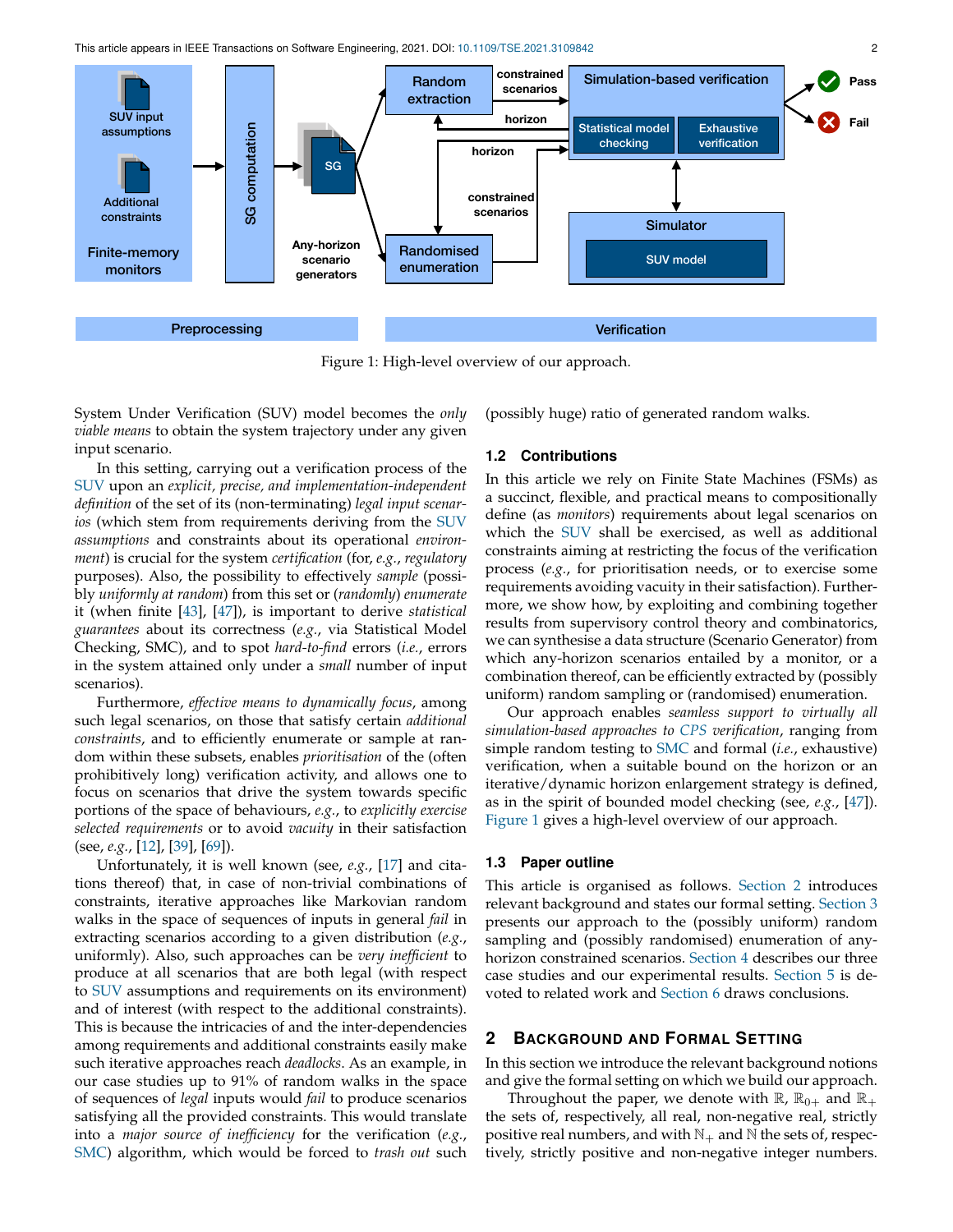We also denote with  $Bool = \{false, true\}$  the set of Boolean values. Furthermore, given set  $A$ , we denote with  $A^*$  the set of infinite sequences of elements of A.

### **Systems and System Requirements**

In this article, we focus on verifying *non-terminating* systems, such as [CPSs,](#page-0-2) available as black boxes via simulators. These systems are typically defined as dynamical systems [\[63\]](#page-11-4).

*Contracts* have been widely advocated to formalise the *requirements* of a system in an implementation-independent way, in terms of *assumptions* of the inputs and *guarantees* on the outputs (see, *e.g.*, [\[13\]](#page-10-4)). Verifying whether [SUV](#page-1-0) H is correct with respect to its contract means to check that, whenever H is fed with inputs satisfying the *constraints* dictated by the contract assumptions, then it produces outputs compliant to the contract guarantees.

We assume that inputs to our [SUV](#page-1-0)  $\mathcal{H}$  will be given as unbounded *input time functions* in the form of time courses of *assignments* to *n* variables  $V = \{v_1, v_2, \dots, v_n\}$  (the *input variables* of  $H$ ), where each  $v_i$  takes values within domain  $\mathbb{U}_{v_i}$ . Thus, each constraint defining the set of input scenarios to consider (*e.g.*, as dictated by the contract assumptions or by any additional constraint we might want to enforce) will be defined over (a subset of) these variables. Given any  $V =$  $\{v_{j_1}, v_{j_2}, \ldots, v_{j_k}\} \subseteq \mathbb{V}$ , we denote by  $\mathbb{U}_V = \mathbb{U}_{v_{j_1}} \times \cdots \times \mathbb{U}_{v_{j_k}}$ the space of assignments of variables in  $V$  to values of their respective domains, and given an assignment  $u \in U_V$  (on some set of variables  $V \subseteq V$ ) and a subset  $V'$  of  $V$ , we denote by  $u_{|V'} \in \mathbb{U}_{V'}$  the *projection* of u onto V', *i.e.*, the assignment which coincides with  $u$  for all variables in  $V'$ and is undefined elsewhere.

#### **Monitors**

Since our [SUVs](#page-1-0) of interest are non-terminating, both assumptions and guarantees of their contracts are *time unbounded*. Hence, we need practical means to *finitely* and *conveniently* define them. A general and flexible means to define sets of unbounded time functions is via the use of *monitors*, *i.e.*, (possibly black-box) systems that scan an input time function and reject it as soon as they conclude it violates some requirement.

Given our focus on verification tasks where numerical simulation is the only means to get the trajectory of the [SUV](#page-1-0) when fed with an input scenario, we assume that the [SUV](#page-1-0) input space  $\mathbb{U}_{\mathbb{V}}$  is *finite* (and, without loss of generality, *ordered*) and contract assumptions can be defined by a monitor which uses only *finite memory*.

Our assumption is in line with an engineering (rather than purely mathematical) point of view, where man-made [CPSs](#page-0-2) need to satisfy the properties under verification with some degree of *robustness* with respect to the actual input time functions (see, *e.g.*, [\[1\]](#page-10-5), [\[23\]](#page-10-6) and references thereof).

A direct consequence of our setting is that it allows us to seamlessly support (see [Section 3\)](#page-3-0) the *full continuum* from contract random testing to statistical model checking up to formal (*i.e.*, exhaustive) simulation-based (robust) verification of black-box systems.

Our approach naturally applies to systems whose input values denote *events* such as faults (which can typically be finitely enumerated under a given order). However, thanks

to the [SUV](#page-1-0) robustness hypothesis, inputs assuming *continuous values* can be tackled by means of a suitable *discretisation* of their (ordered) domains, whilst truly *continuoustime inputs* (*e.g.*, additive noise signals) can be managed as long as they can be cast into (or suitably approximated by) *finitely parametrisable* functions, in which case the input space actually defines such a (discrete or discretised) parameter space. Practical examples of such finite parameterisations of the [SUV](#page-1-0) input space (or projections thereof) are those defining limited, quantised Taylor expansions of continuous-time finite inputs, or those defining quantised values for the first coefficients (those carrying out the most information) of the Fourier series of a finite-bandwidth noise, see, *e.g.*, [\[1\]](#page-10-5), [\[49\]](#page-11-5). Clearly, the most suitable approach to finitely define the [SUV](#page-1-0) input space (perhaps a safe approximation thereof, consistent with the verification needs) depends on the case at hand, and should be carefully designed by the verification engineer. Our case studies in [Section 4](#page-5-0) contain uses of several of such features, and show that our setting can be easily met in practice.

[Definition 1](#page-2-0) introduces the notion of (finite-memory) monitor on top of the standard notion of [FSM.](#page-1-4)

<span id="page-2-0"></span>**Definition 1** (Monitor)**.** *A monitor* M *is defined in terms of a [FSM,](#page-1-4) namely a tuple*  $(V, X, x_0, f)$  *where:* 

- V ⊆ V *is the finite set of* input variables*, which defines the monitor* input space  $\mathbb{U}_V$ *;*
- X *is the finite set of the monitor* states*;*
- $x_0 \in X$  *is the monitor* initial state;
- $f: X \times \mathbb{U}_V \rightarrow X$ , the monitor transition function, is a *(possibly partial) function defining the* legal transitions *of* M*.*

 $We denote by Traces(M) \subseteq U_V^*$  the set of traces of M, *that is the set of infinite sequences*  $(u_0, u_1, u_2, ...)$  *of inputs (assignments to the input variables) associated to the infinite computation paths of*  $M$  *that start from*  $x_0$ *.* 

 $Given\ h\in\mathbb{N}_+$ , we denote by Traces $(\mathcal{M})_{\mid h}$  the set of prefixes *of length* h *of the traces of* M*.*

Note that a monitor transition function  $f$  can (and usually will) be partial. This allows us to easily encode within f constraints on the infinite sequences of inputs entailed by the monitor (*i.e.*, the set of monitor traces).

Monitor traces can be easily interpreted as piecewiseconstant discrete- or continuous-time functions. Indeed, given a time unit  $\tau \in \mathbb{T} - \{0\}$  (with  $\mathbb{T}$ , the time-set, being N or  $\mathbb{R}_{0+}$  for discrete- and continuous-time contracts and systems, respectively), a trace  $(u_0, u_1, u_2, \ldots)$  of a monitor  ${\cal M}$  is interpreted as time function **u** defined as  ${\bf u}(t) = u_{\left\lfloor \frac{t}{\tau} \right\rfloor}$ for all  $t \in \mathbb{T}$ . This allows us, in particular, to regard traces of a monitor defining the assumptions of a contract for a system model  $H$  as (suitable approximations of) actual input time functions with which to feed  $H$  during simulationbased verification.

Monitors can be conveniently defined using a wide variety of specification languages, *e.g.*, temporal logics (see, *e.g.*, [\[31\]](#page-10-7)), data-flow languages (see, *e.g.*, [\[30\]](#page-10-8)), but also conventional programming and simulation languages (*e.g.*, the same language of the [SUV](#page-1-0) simulator itself). Indeed, it will be enough, for our approach to work, that monitors are given as *black boxes*, in that we only need to repeatedly invoke their transition function.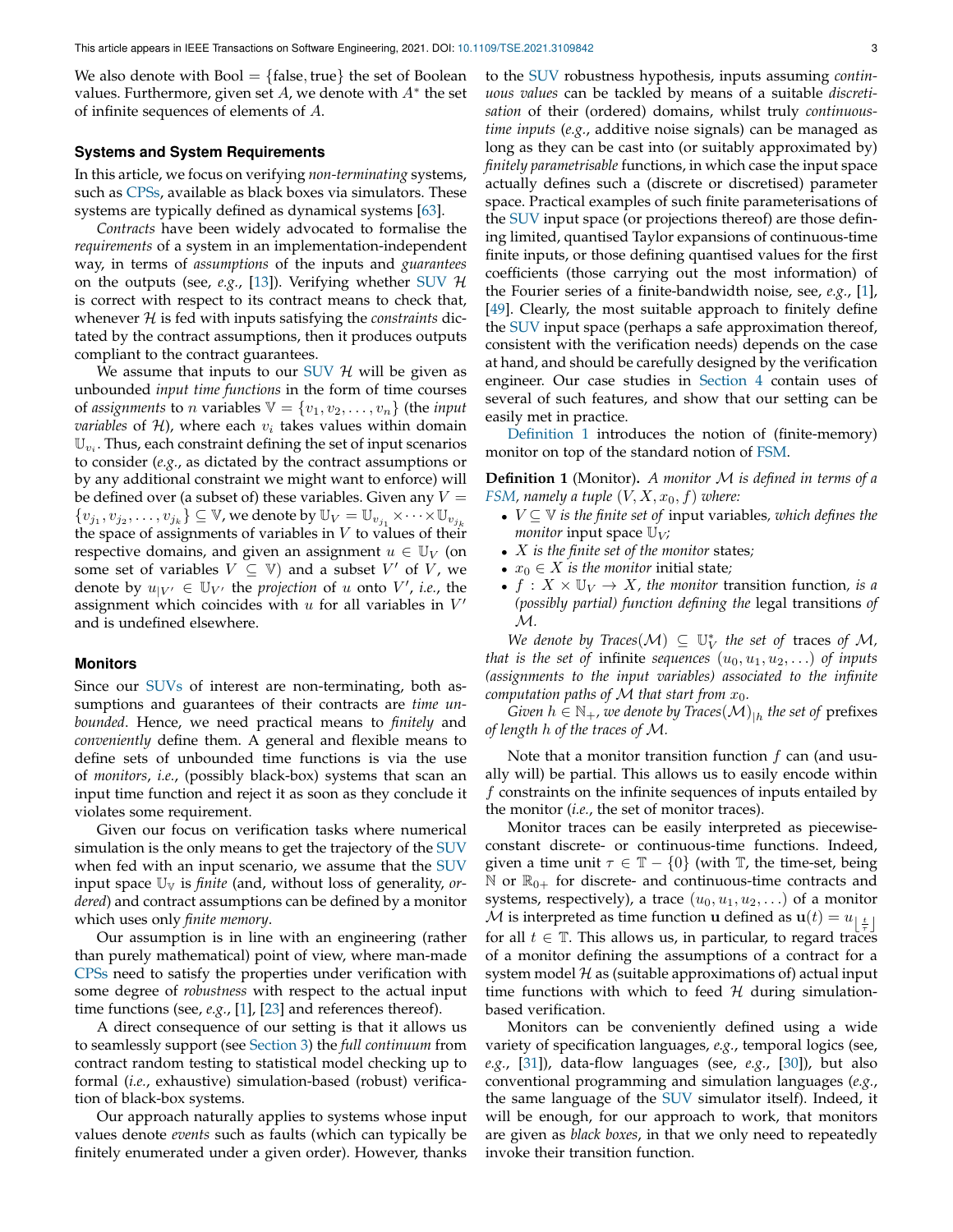[Definition 2](#page-3-1) shows that monitors can be *conjoined* by simply combining their (possibly black-box) transition functions. This will allow us to define *systems of constraints* for, *e.g.*, the whole set of assumptions of a contract starting from monitors for subspaces thereof, *e.g.*, for subsets of the requirements, plus monitors enforcing additional constraints for the scenarios of interest.

<span id="page-3-1"></span>**Definition 2** (Conjoint monitor). Let  $\mathcal{M}_a = (V_a, X_a, x_{a,0},$  $f_a$ ) and  $\mathcal{M}_b = (V_b, X_b, x_{b,0}, f_b)$  be two monitors over (possibly *overlapping) sets of variables.*

*The* conjoint monitor  $M = M_a \bowtie M_b$  *between*  $M_a$  *and*  $\mathcal{M}_b$  *is*  $(V_a \cup V_b, X_a \times X_b, (x_{a,0}, x_{b,0}), f_a \bowtie f_b)$ *, where for all*  $x_a \in X_a$ ,  $x_b \in X_b$ ,  $u \in \mathbb{U}_{V_a \cup V_b}$ :

$$
(f_a \bowtie f_b)((x_a, x_b), u) = (f_a(x_a, u_{|V_a}), f_b(x_b, u_{|V_b}))
$$

*if both*  $f_a(x_a, u_{|V_a})$  *and*  $f_b(x_b, u_{|V_b})$  *are defined and is undefined otherwise.*

*The set of traces of M, Traces*( $M$ ), is the set of sequences ( $u_0$ ,  $(u_1, u_2, \ldots) \in \mathbb{U}_{V_a \cup V_b}^*$  such that  $(u_{0|V_a}, u_{1|V_a}, u_{2|V_a}, \ldots) \in$  $\text{Traces}(\mathcal{M}_a)$  and  $(\tilde{u_0}_{|V_b}, \tilde{u_1}_{|V_b}, \tilde{u_2}_{|V_b}, \ldots) \in \text{Traces}(\mathcal{M}_b)$ .

[Example 1](#page-3-2) shows a contract whose assumptions are defined via a finite-memory monitor, obtained by composing monitors defining the assumptions from single sub-systems (assumption subspaces).

<span id="page-3-2"></span>**Example 1.** *Consider the following contract to be implemented by the digital control system of an autopilot for a space vehicle (this is inspired from our Apollo Lunar Module Digital Autopilot, ALMA, case study in [Section 4.1.3\)](#page-6-0). The system receives, as an input stream from the mission-control system, requests to change the attitude of (i.e., to rotate, along one or more axes) the vehicle. Such requests are defined as assignments over input variables*  $V_{\theta}$ . At each input, the new attitude is computed by the system *itself on the basis of the current attitude and the new request. Such a stream of inputs is guaranteed to satisfy some additional constraints (such that, e.g., the requests can be actually obeyed by the vehicle, given its technical capabilities). All this yields monitor* A<sup>θ</sup> *defining legal input functions over input variables*  $V$ <sub>θ</sub>. When all rotation commands and attitude values are multiple *of a minimum angle and occur at time points multiple of a given time unit, monitor*  $A_{\theta}$  *is finite-memory.* 

*The autopilot control system receives feedback about the current attitude of the vehicle from a given set of sensors, and commands a set of* q *on-board actuators (directional jets). Jets may be subject to temporary unavailabilities (aka* faults*) which are always recovered within a given number* w *of time units* (t.u.) By denoting with  $v_{j_i}$  the (single) input variable devoted at *representing fault and repair events on the <i>i*-th jet ( $i \in [1, q]$ ), the above yields finite-memory monitor  $\mathcal{A}_{j_i}$  over the input variable  $v_{j_i}$ *(see [Figure 2\)](#page-3-3).*

*The additional requirement that the control system must be resilient to the concurrent unavailability of at most*  $k \leq q$ *actuators yields finite-memory monitor* A<sup>≤</sup><sup>k</sup> *over input variables*  $\{v_{j_1}, \ldots, v_{j_q}\}.$ 

*The overall set of input variables of the contract that the* autopilot must implement is thus  $V = V_\theta \cup \left\{ v_{j_1}, \dots, v_{j_q} \right\}$ , and *the overall monitor* A *for the contract assumptions is obtained by conjoining the above sub-monitors as shown in [Definition 2.](#page-3-1) Additional constraints (defined via additional monitors) on the set of scenarios of interest can be enforced similarly.*

<span id="page-3-3"></span>

Figure 2: An explicit view of the [FSM](#page-1-4) for monitor  $\mathcal{A}_{j_i}$  in [Example 1](#page-3-2) ( $i \in [1, q]$ ). Edge labels represent assignments to the single input variable  $v_{j_i}$  ('-': no-op, 'f': fault, 'r': repair).

## <span id="page-3-0"></span>**3 ANY-HORIZON UNIFORM RANDOM SAMPLING AND ENUMERATION OF CONSTRAINED SCENARIOS FROM MONITORS**

When performing simulation-based verification of a [SUV](#page-1-0) model  $H$ , we need to simulate  $H$  under input scenarios satisfying all the considered requirements, *e.g.*, assumptions on the [SUV](#page-1-0) inputs and any additional constraints we chose to enforce, in order to focus or prioritise the verification activity. In practice, as such scenarios are time unbounded, we need to consider suitable *finite prefixes* of them.

In this section we show how, given a monitor  $M$  over input variables V, for example obtained by conjoining the monitor defining contract assumptions and monitors defining additional constraints, we can use a combination of techniques inspired from supervisory control theory and combinatorics, in order to define two functions:

- 1)  $nb\_traces : \mathbb{N} \to \mathbb{N}$
- 2) *trace* :  $\mathbb{N} \times \mathbb{N} \to \mathbb{U}_V^*$

Given a horizon  $h \in \mathbb{N}$ ,  $nb\_traces(h)$  evaluates to the number of *distinct* prefixes of length h of traces in *Traces*(M); whilst, given  $h$  ∈ N and  $i$  ∈ [0, *nb\_traces*( $h$ ) – 1], *trace*( $i$ ,  $h$ ) evaluates to the *i*-th (in lexicographic order) such prefix. Building on these two functions, it will be straightforward to implement any trace *random sampling policy* (possibly *uniform*), just by choosing an horizon or a range thereof (possibly dynamically during the verification activity) and then sampling over the range of indices of traces of the chosen horizon(s). *Random enumeration* of traces of a given horizon can similarly be achieved by randomly sampling a permutation of the range of indices (see, *e.g.*, [\[47\]](#page-11-1)), and any horizon-enlargement verification policies (as in the spirit of bounded model checking [\[20\]](#page-10-9)) can be seamlessly applied.

<span id="page-3-4"></span>Functions *nb\_traces* and *trace* can be implemented as to be very efficient, as it will be shown in [Section 3.2.](#page-4-0) Namely, after a preliminary  $\mathcal{O}\!\left(|\mathbb{U}_V|\,|X|^2\right)$  step, functions  $\mathit{nb\_traces}$ and *trace* can be implemented to run in (amortised) time  $\mathcal{O}(1)$  and  $\mathcal{O}(h \log |\mathbb{U}_V|)$ , respectively.

#### **3.1 From Monitors to Scenario Generators**

When monitor  $M$  is obtained by conjoining multiple submonitors, *inter-dependency* constraints may arise on the legal sequences of input values/events that make some *finite* computation paths of  $M$  not extensible to the infinity, and thus not defining legal prefixes of  $Trace(\mathcal{M})$ . Technically, we say that M might be *blocking* and, hence, may lead to *deadlocks*.

**Example 2.** *Consider again [Example 1.](#page-3-2) From knowledge stemming from the root causes of the temporary unavailability of each*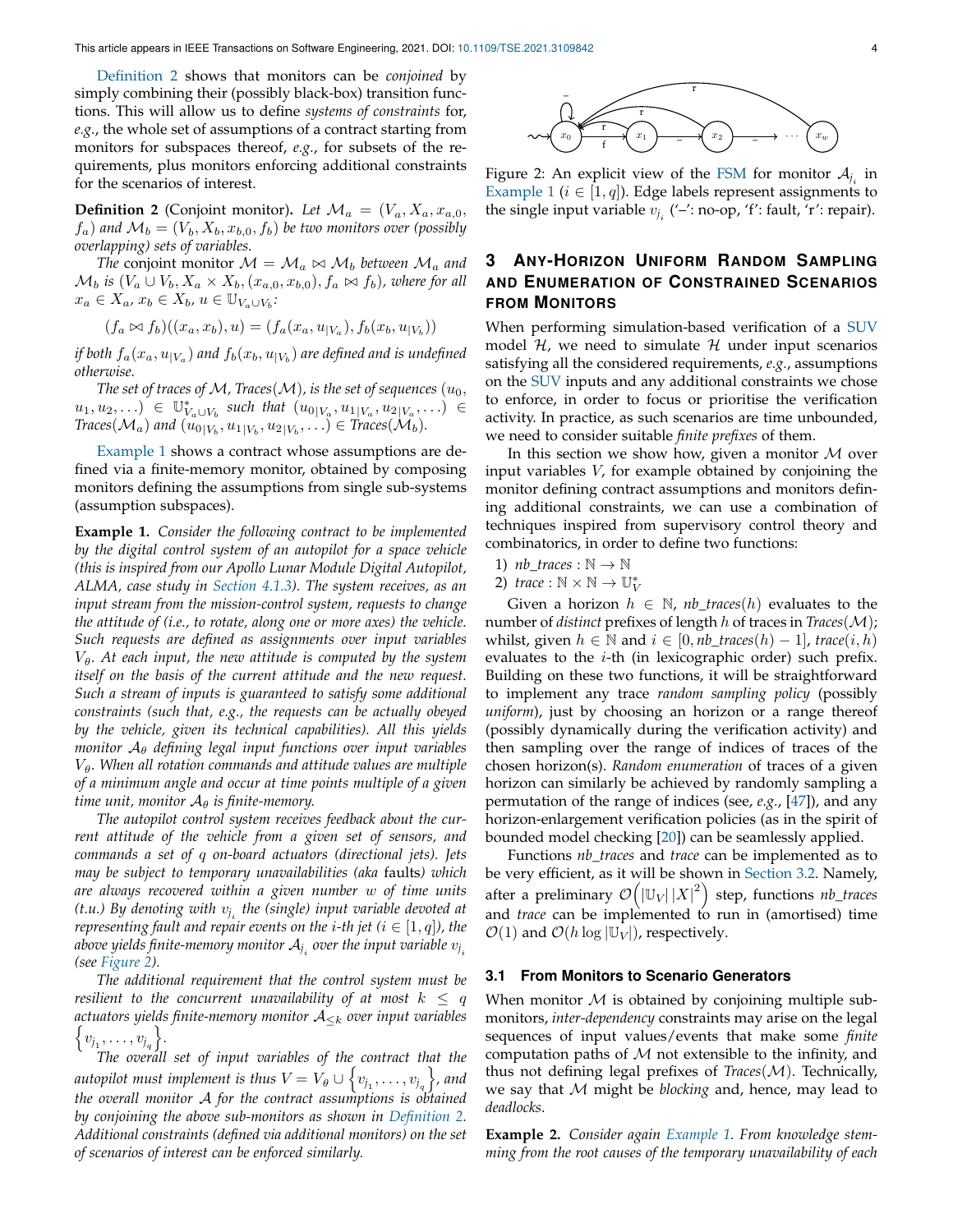*actuator (e.g., the need to charge internal capacitors or batteries after intensive use), we know that, if the attitude change requests follow certain patterns, then certain actuators (those intensively used to obey those requests) are more likely to become temporarily unavailable in the near future.*

*We might then decide to focus the verification of the autopilot system by prioritising those legal scenarios that* actually show *such actuator unavailabilities. This yields* monitor F*.*

*Thus, our verification activity will first focus on input functions belonging to the monitor*  $M = A \bowtie F$ *. Monitor* M *resulting from such combination of requirements would be blocking. This is a consequence of the fact that infinite computation paths of* M *need to satisfy conflicting requirements: 'no more than* k *actuators are simultaneously unavailable' (from* A*) and 'whenever attitude change requests follows certain patterns, some given actuators will become unavailable within a certain time'. Paths not extensible to the infinity (e.g., those envisioning attitude change request patterns yielding, at some point in time, unavailabilities of more than* k *actuators) represent scenarios that should* not be considered *in the current verification stage.*

Thus, our first (and one-time preliminary) step is to *minimally restrict* monitor M into a new monitor *Gen*(M) (Scenario Generator, SG) such that: (i) all finite paths of *Gen*(M) can be extended to the infinity (*Gen*(M) is *nonblocking*), and (ii) all the infinite paths of  $M$  are retained (*Gen*(M) is *complete*).

The key concept we need for this purpose (and borrowed from supervisory control theory) is the set of *safe* states of M [\(Definition 3\)](#page-4-1), *i.e.*, those states that are actually traversed by infinite paths of M.

<span id="page-4-1"></span>**Definition 3** (Safe states of a monitor). Let  $\mathcal{M} = (V, X, x_0,$ f) be a finite-state monitor. State  $x \in X$  is safe for M if  $\Phi_f(x)$ *is true, where*  $\Phi_f: X \to \text{Bool}$  *is the greatest fixed-point of the following equation:*

<span id="page-4-4"></span>
$$
\forall x \in X \quad \Phi_f(x) \equiv \exists u, x' \quad x' = f(x, u) \land \Phi_f(x'). \tag{1}
$$

The Scenario Generator (SG) stemming from monitor M [\(Definition 4\)](#page-4-2) is obtained by restricting the transition function of  $M$  as to reach only safe states.

<span id="page-4-2"></span>**Definition 4** (Scenario Generator). Let  $\mathcal{M} = (V, X, x_0, f)$  be *a monitor and* Φ<sup>f</sup> *be the function defined in [Definition 3](#page-4-1) for* M*,*  $with \Phi_f(x_0) = true.$ 

<span id="page-4-3"></span>*The Scenario Generator (SG) for*  $M$  *is monitor Gen* $(M)$  =  $(V, X, x_0, f_{gen})$ , where, for any state x and input u,  $f_{gen}(x, u) =$  $f(x, u)$  *if*  $f(x, u)$  *is defined and*  $\Phi_f(f(x, u)) =$  *true, and is undefined otherwise.*

Note that [Definition 4](#page-4-2) requires that the initial state  $x_0$  of  $Gen(\mathcal{M})$  is a safe state for  $\mathcal M$ . Indeed, if not, then  $\mathcal M$  entails no trace, and no [SG](#page-4-3) for it exists.

A few observations are in order. The definition of  $\Phi_f$ in [Definition 3](#page-4-1) is well-posed, since formula [\(1\)](#page-4-4) is formally positive, hence, by the Knaster-Tarski Theorem [\[27\]](#page-10-10), its greatest fixed-point exists. This implies that the [SG](#page-4-3) of a monitor is unique, when it exists.

Function  $\Phi_f$  for monitor  $\mathcal{M} = (V, X, x_0, f)$  can be computed in time  $\mathcal{O}\bigl(\left|\mathbb{U}_V\right|\left|X\right|^2 \bigr)$ , by starting with  $\Phi_f\equiv$  true and by iteratively setting  $\Phi_f(x)$  to false for those states  $x$  violating  $(1)$ , until the fixed-point is reached. Note that, to perform such a computation, it is enough to have  $M$ available as a black box, as we only need to repeatedly invoke its transition function  $f$ .

Finally, we point out that function  $\Phi_f$  implicitly defines the (unique) most liberal *supervisory controller* for M, *i.e.*, function  $K : X \times \mathbb{U}_V \rightarrow$  Bool, such that  $K(x, u) =$  $(\exists x' x' = f(x, u) \land \Phi_f(x'))$  [\[71\]](#page-11-6). (Note that what are called *uncontrollable inputs* in [\[71\]](#page-11-6) can be modelled in the starting monitor with intermediate states having only one outgoing transition.)

[Proposition 1](#page-4-5) shows that [SGs](#page-4-3) satisfy our requirements (proofs of all results are available in the supplementary material).

<span id="page-4-5"></span>**Proposition 1.** Let  $\mathcal{M} = (V, X, x_0, f)$  be a monitor and  $Gen(\mathcal{M}) = (V, X, x_0, f_{gen})$  *be its associated [SG.](#page-4-3) Then:* 

- *1) Each finite path of Gen*(M) *is extensible to an infinite path (non-blocking);*
- *2) Gen*(M) *and* M *have the same set of traces:*  $Trace(Gen(M)) = Trace(M)$  *(completeness).*

Being based on [FSMs,](#page-1-4) [SGs](#page-4-3) have several desirable properties. [Remark 1](#page-4-6) states some of them.

<span id="page-4-6"></span>**Remark 1.** For every pair of monitors  $\mathcal{M}_a$  and  $\mathcal{M}_b$ :

- 1)  $Gen(Gen(M_a)) = Gen(\mathcal{M}_a);$
- 2)  $Gen(\mathcal{M}_a \bowtie \mathcal{M}_b) = Gen(Gen(\mathcal{M}_a) \bowtie Gen(\mathcal{M}_b));$
- *3)* If  $\mathcal{M}_a$  and  $\mathcal{M}_b$  share no input variables (i.e., they are independent *monitors*), then  $Gen(\mathcal{M}_a \bowtie \mathcal{M}_b) = Gen(\mathcal{M}_a) \bowtie$ *Gen* $(\mathcal{M}_b)$ *.*

Although straightforward, properties listed in [Remark 1](#page-4-6) are very useful in practice. Namely, [2\)](#page-12-0) enables the *incremental* computation of an [SG](#page-4-3) defined by further constraining (*e.g.*, by imposing additional requirements on) an already computed [SG](#page-4-3) (*e.g.*, an assumptions monitor). Property [3\)](#page-12-1) holds when conjoining *independent* sub-monitors. This is a frequent situation occurring when defining the assumptions of a contract for a system obtained by composing monitors (on assumptions subspaces) on its components, as in [Ex](#page-3-2)[ample 1.](#page-3-2) We will see in [Remark 3](#page-5-1) that in such cases, it is enough to compute the [SGs](#page-4-3) of the different (typically much smaller) sub-monitors in order to extract traces of the (never computed) conjoint monitor.

#### <span id="page-4-0"></span>**3.2 Index-based trace extraction**

[Definition 5](#page-4-7) defines two helper functions that are at the basis of the definition of functions *nb\_traces* and *trace*.

<span id="page-4-7"></span>**Definition 5** (Functions *ext* and *ξ*). *Let*  $Gen(\mathcal{M}) = (V, X, x_0,$ f*gen*) *be the [SG](#page-4-3) of* M*. We define the following two functions:*

- *ext* :  $X \times \mathbb{N} \to \mathbb{N}$ *, where, for any*  $x \in X$  *and*  $k \in \mathbb{N}$ *: –*  $ext(x, k) = 1$  *if*  $k = 0$ *;*  $-$  ext $(x, k) = \sum_{\hat{u} \in \mathbb{U}_V} ext(f_{gen}(x, \hat{u}), k - 1)$  otherwise.
- $\xi: X \times \mathbb{U}_V \times \mathbb{N} \to \mathbb{N}$ , where, for any  $x \in X$  and  $k \in \mathbb{N}$ :  $\xi(x, u, k) = \sum_{\hat{u} < u} \exp(f_{gen}(x, \hat{u}), k).$

<span id="page-4-8"></span>**Remark 2** (Adapted from [\[70\]](#page-11-7)). Let  $Gen(\mathcal{M}) = (V, X, x_0,$  $f_{gen}$ ) *be a [SG.](#page-4-3)* For every  $x \in X$  and  $k \in \mathbb{N}$ , function  $ext(x, k)$ *[\(Definition 5\)](#page-4-7) evaluates to the number of all-distinct computation paths of length* k *of Gen*(M) *starting from* x*.*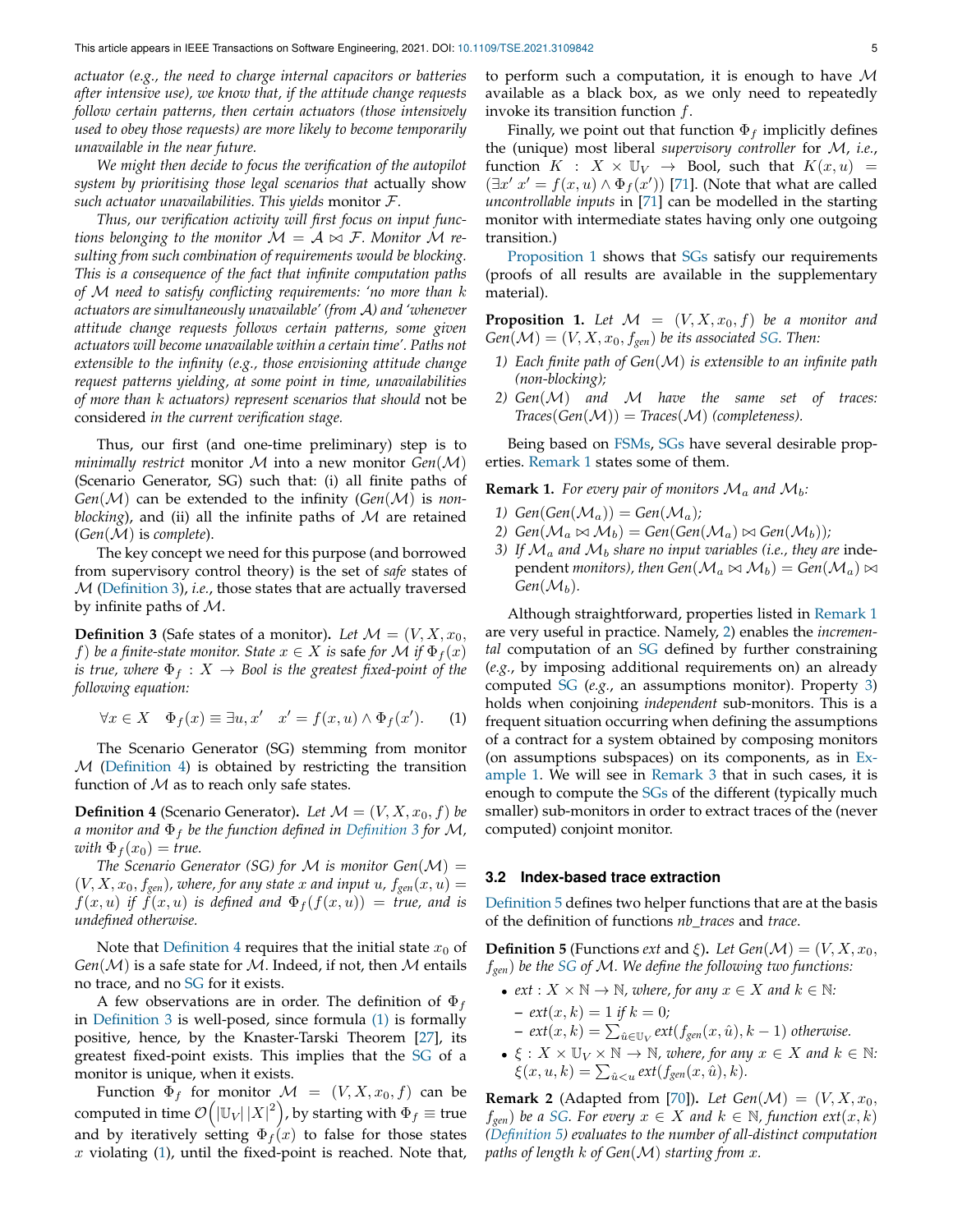Since *Gen*(M) is a *deterministic* automaton, each computation path is uniquely associated to a distinct sequence of inputs. This yields our definition of function *nb\_traces* : N → N which, given a horizon h returns the number  $ext(x_0, h)$  of distinct prefixes of length h of the traces of *Gen*(M), *i.e.*, the cardinality of *Traces*( $Gen(\mathcal{M})$ )<sub>|h</sub>. Conversely, function  $\xi$ , by offering a way to efficiently compute any trace prefix of length  $h$  from its unique index, is at the basis of the definition of function *trace* :  $\mathbb{N} \times \mathbb{N} \to \mathbb{U}_{V}^{*}$ .

[Algorithm 1](#page-5-2) shows an implementation of functions *nb\_traces* and *trace* which relies on an incremental computation of maps implementing functions *ext* and ξ. Provided that constant-time lookup tables (*i.e.*, *maps*) for functions *ext* and  $\xi$  are already available for all inputs up to horizon h, the time complexity of functions *nb\_traces* and *trace* is, respectively,  $\mathcal{O}(1)$  and  $\mathcal{O}(h \log |\mathbb{U}_V|)$ . Note that, in the typical case where the verification activity asks trace prefixes of the same length h, computation of maps *ext* and ξ is a *one-time task*, and its cost (although in practice negligible with respect to simulation time, see [Section 4\)](#page-5-0) is *amortised* by the multiple (efficient) executions of function *trace*.

#### **<sup>1</sup> global**

- **2** *Gen*(*M*) = (*V*, *X*, *x*<sub>0</sub>, *f*<sub>gen</sub>);
- **<sup>3</sup>** hmax ∈ N ∪ {**undef**}, initially **undef**;
- **4** *ext*, a map of the form  $X \times \mathbb{N} \rightarrow \mathbb{N}$ , initially empty;
- $\xi$ , a map of the form  $X \times \mathbb{U}_V \times \mathbb{N} \to \mathbb{N}$ , init. empty; *// Invariant:*  $ext(x, h)$  *&*  $\xi(x, u, h)$  *defined iff*  $h \leq h_{max}$
- **<sup>6</sup> function** *nb\_traces*(h) **Input:**  $h \in \mathbb{N}$
- *7* **if**  $h_{max}$  = **undef** *or*  $h > h_{max}$  **then**
- **incrementally compute** *ext* and  $\xi$  up to h;
- **9**  $h_{max} \leftarrow h$ ;
- 10 **return**  $ext(x_0, h)$ ;
- 11 **function**  $trace(i, h)$ **Input:**  $i \in \mathbb{N}$ ,  $h \in \mathbb{N}$ **Output:**  $(u_0, u_1, u_2, \ldots u_{h-1})$ , *i*-th trace of len. *h* **12 if**  $i \ge nb$ *\_traces*(*h*) **then error** *index out of bounds*;
- 13  $x \leftarrow x_0; k \leftarrow h; m \leftarrow i;$
- **<sup>14</sup> for** j *from* 0 *to* h − 1 **do**
- **15**  $u_j \leftarrow \max\{u \mid \xi(x, u, k-1) \leq m\};$
- 16  $m \leftarrow m \xi(x, u_i, k-1);$
- 17  $x \leftarrow f_{gen}(x, u_j);$
- 18  $k \leftarrow \overline{k-1}$ ;
- **19 return**  $(u_0, u_1, u_2, \ldots u_{h-1});$

<span id="page-5-2"></span>**Algorithm 1:** Index-based trace extraction from a [SG.](#page-4-3)

<span id="page-5-6"></span>**Proposition 2** (Correctness of [Algorithm 1,](#page-5-2) adapted from [\[70\]](#page-11-7))**.** *Functions in [Algorithm 1](#page-5-2) are such that:*

- *1)* For any given  $h \in \mathbb{N}$ , nb\_traces(h) returns the cardinality of Traces(Gen(M))<sub>|h</sub>, i.e., the number of all-distinct prefixes *of length* h *of the traces of Gen*(M)*.*
- *2)* For any given  $h \in \mathbb{N}$  and  $i \in [0, nb\_traces(h) 1]$ , *trace*(i, h) *returns the* i*-th (in lexicographic order) element* of Traces(Gen $\left(\mathcal{M}\right))_{|h}.$

[Remark 3](#page-5-1) clarifies that when a monitor  $M$  is defined as the conjoining of two sub-monitors whose input spaces share no input variables (*independent* sub-monitors), then

functions *nb\_traces* and *trace* for *Gen*(M) can be equivalently stated in terms of the respective functions for  $Gen(M_a)$ and  $Gen(\mathcal{M}_b)$ . This allows one to avoid the computation of M and of *Gen*(M) altogether, and to perform the indexbased extraction of traces of  $M$  by pairing together traces extracted from (the typically much smaller)  $\mathcal{M}_a$  and  $\mathcal{M}_b$  (by computing only  $Gen(\mathcal{M}_a)$  and  $Gen(\mathcal{M}_b)$ , thanks to property [3\)](#page-12-1) of [Remark 1\)](#page-4-6).

<span id="page-5-1"></span>**Remark 3.** Let  $\mathcal{M}_{ab}$  be a monitor defined as  $\mathcal{M}_a \bowtie \mathcal{M}_b$ , with  $\mathcal{M}_a$  and  $\mathcal{M}_b$  sharing no input variables.

*Let nb\_traces*<sub> $\gamma$ </sub> *and trace*<sub> $\gamma$ </sub> *be the functions of [Algorithm 1](#page-5-2) for [SG](#page-4-3) Gen*( $\mathcal{M}_{\gamma}$ ), with  $\gamma \in \{a, b, ab\}$ .

*The following holds for all*  $h \in \mathbb{N}_+$ *:* 

- *1)*  $nb\_traces_{ab}(h) = nb\_traces_a(h) * nb\_traces_b(h)$  *(where '*\*' *is integer multiplication);*
- *2)* For all  $i \in [0, nb\_traces_{ab}(h) 1]$ ,  $trace_{ab}(i, h) =$  $trace_a(self(i, a), h) \cdot trace_b(self(i, b), h)$ *, where:*

• 
$$
sel(i, a) = \left\lfloor \frac{i}{nb\_traces_b(h)} \right\rfloor
$$

• 
$$
sel(i, b) = i \mod nb\_traces_b(h),
$$

*with* mod *being the modulo operator, and '*·*' the* pairing *of two traces:*  $(u_{a,0}, u_{a,1}, u_{a,2}, \ldots) \cdot (u_{b,0}, u_{b,1}, u_{b,2}, \ldots) =$  $((u_{a,0}, u_{b,0}), (u_{a,1}, u_{b,1}), (u_{a,2}, u_{b,2}), \ldots).$ 

## <span id="page-5-0"></span>**4 EXPERIMENTAL RESULTS**

In this section we define our case studies [\(Section 4.1\)](#page-5-3) and present experimental results assessing the practical viability and scalability of our approach, focusing first on [SG](#page-4-3) computation [\(Section 4.2\)](#page-7-0) and then on index-based trace extraction from [SGs](#page-4-3) [\(Section 4.3\)](#page-7-1).

#### <span id="page-5-3"></span>**4.1 Case Studies**

We experiment with 3 case studies consisting of contracts for the following 3 system models: Fuel Control System (FCS), Buck DC/DC Converter (BDC), Apollo Lunar Module Digital Autopilot (ALMA).

[Sections 4.1.1](#page-5-4) to [4.1.3](#page-6-0) give more details on these systems and their associated contracts.

#### <span id="page-5-4"></span>*4.1.1 Fuel Control System*

<span id="page-5-5"></span>The Fuel Control System (FCS) is a Simulink/Stateflow model (distributed with MathWorks Simulink) of a controller for a fault tolerant gasoline engine, which has also been used as a case study in [\[18\]](#page-10-11), [\[37\]](#page-11-8), [\[38\]](#page-11-9), [\[42\]](#page-11-10), [\[47\]](#page-11-1), [\[48\]](#page-11-11), [\[74\]](#page-12-2).

The [FCS](#page-5-5) has four sensors: throttle angle, speed, EGO (measuring the residual oxygen present in the exhaust gas) and MAP (manifold absolute pressure). The goal of the control system is to maintain the air-fuel ratio (the ratio between the air mass flow rate pumped from the intake manifold and the fuel mass flow rate injected at the valves) close to the stoichiometric ratio of 14.6, which represents a good compromise between power, fuel economy, and emissions. From the measurements coming from its 4 sensors, the [FCS](#page-5-5) estimates the mixture ratio and provides feedback to the closed-loop control, yielding an increase or a decrease of the fuel rate.

The [FCS](#page-5-5) sensors are subject to temporary faults, and the whole control system is expected to tolerate single sensor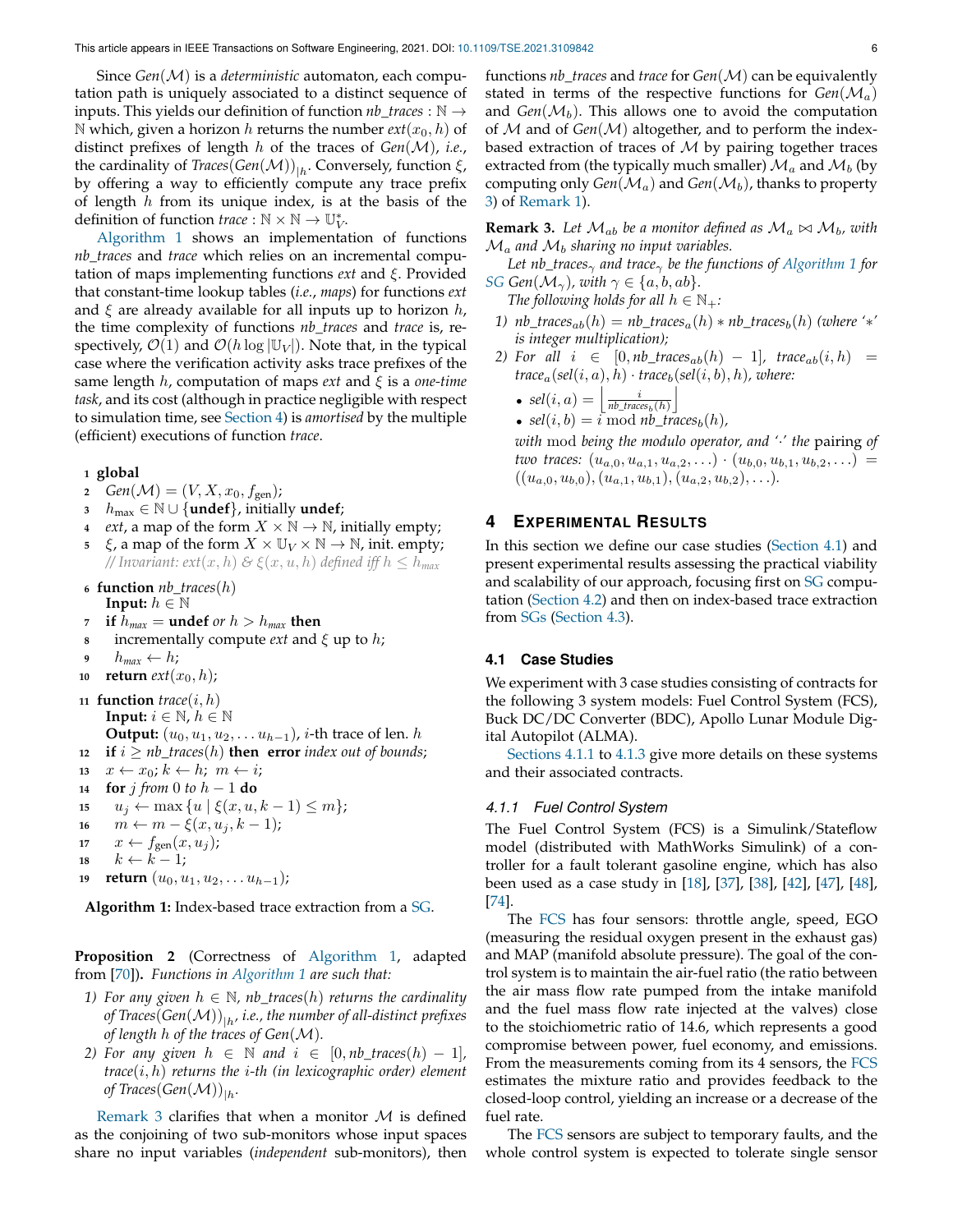<span id="page-6-1"></span>

| constraint<br>monitor | description                                                                                                    |
|-----------------------|----------------------------------------------------------------------------------------------------------------|
|                       | Each sensor will fail every 15-20 t.u.                                                                         |
| 2                     | Whenever a fault on the throttle sensor occurs, a fault on<br>the speed sensor will occur within 9-11 t.u.     |
| 3                     | Whenever a fault on the throttle sensor occurs, a fault on<br>the speed sensor will occur within 13–15 t.u.    |
| 4                     | Whenever a fault on the throttle sensor occurs, a fault on<br>the speed sensor will occur within 18 or 19 t.u. |
| 5                     | Whenever a fault on the EGO sensor occurs, a fault on<br>the MAP sensor will occur within 16 or 17 t.u.        |
| 6                     | Whenever a fault on the EGO sensor occurs, a fault on<br>the MAP sensor will occur within 20 or 21 t.u.        |
|                       |                                                                                                                |

Table 1: Fuel Control System: filtering criteria.

faults. In particular, if a sensor fault is detected, the [FCS](#page-5-5) changes its control law and operates the engine with a higher fuel rate to compensate. In case two or more sensors fail, the [FCS](#page-5-5) shuts down the engine, as the air-fuel ratio cannot be controlled.

The assumptions monitor  $A_{\text{FCS}}$  $A_{\text{FCS}}$  $A_{\text{FCS}}$  for the FCS we define for our experiments specifies that only one sensor can be faulty at any given time, and that each faulty sensor recovers within the following time bounds (in [t.u.\)](#page-3-4): 3–5 (throttle), 5–7 (speed), 10–15 (EGO), 13–17 (MAP). Accordingly, the *input space* of the [SUV](#page-1-0) and its contract comprises 6 values: '–' (noop), 'fault on s' (one value for each of the four sensors s) and 'repair' (which triggers repair of the single faulty sensor).

We define the additional monitors listed in [Table 1](#page-6-1) to further constrain the scenarios to focus on in various ways. In our experiments we will combine such constraints together.

#### *4.1.2 Buck DC/DC Converter*

<span id="page-6-2"></span>The Buck DC/DC Converter (BDC) is a mixed-mode analog circuit converting the DC input voltage (denoted as  $V_i$ ) to a desired DC output voltage  $(V_o)$ . Buck converters are often used off-chip to scale down the typical laptop battery voltage (12–24 V) to the just few volts needed by, *e.g.*, a laptop processor (the *load*) as well as on-chip to support dynamic voltage and frequency scaling in multicore processors (see, *e.g.*, [\[54\]](#page-11-12)). A [BDC](#page-6-2) converter is *self-regulating*, *i.e.*, it is able to maintain the desired output voltage  $V_o$  notwithstanding variations in the input voltage  $V_i$  or in the load  $R$ .

A typical control system for the converter is based on software (implemented with a micro-controller) controlling a switch  $u$ , implemented with a MOSFET. Our case study involves the [BDC](#page-6-2) software controller based on fuzzy logic originally introduced in [\[62\]](#page-11-13).

The assumptions monitor  $A_{BDC}$  $A_{BDC}$  $A_{BDC}$  for the BDC we define for our experiments specifies that the input voltage  $V_i$  and the load R may vary during time up to at most  $\pm 30\%$  of their nominal values, in steps of  $\pm 5\%$  and  $\pm 10\%$  of their initial values. Also, the assumptions monitor specifies that values for  $V_i$  and R are stable for at least 6 and 5 [t.u.,](#page-3-4) respectively. Finally, to have a proper set-up,  $V_i$  and  $R$  are assumed stable to their nominal values for the first 2 [t.u.](#page-3-4) The above assumptions monitor is easily definable as  $A_i \bowtie A_{R_i}$ where sub-monitors  $A_i$  and  $A_R$  focus on the input voltage and the load separately.

We define the additional monitors listed in [Table 2](#page-6-3) to further constrain the scenarios to focus on in various ways. In our experiments we will combine such constraints together.

<span id="page-6-3"></span>constraint monitor description  $1 \t | V_i$  changes at least every 6 [t.u.](#page-3-4) 2  $V_i$  changes at least every 7 [t.u.](#page-3-4)<br>3  $R$  changes at least every 5 t.u.  $\begin{array}{|l|l|} \hline 3 & R \hline 4 & R \hline 6 & R \hline \end{array}$  R changes at least every 6 [t.u.](#page-3-4) 4 R changes at least every 6 [t.u.](#page-3-4)<br>  $V_i$  and R do not change simu  $V_i$  and  $R$  do not change simultaneously 6 Whenever  $V_i$  changes, R will change after 8 or 9 [t.u.](#page-3-4)<br>7 Whenever  $V_i$  changes, R will change after 2 t.u. Whenever  $V_i$  changes,  $R$  will change after 2 [t.u.](#page-3-4)

Table 2: Buck DC/DC Converter: filtering criteria.

<span id="page-6-5"></span>

| constraint<br>monitor | description                                                                                                                             |
|-----------------------|-----------------------------------------------------------------------------------------------------------------------------------------|
|                       | Only jets number 15 and 16 may be temporarily unavail-<br>able                                                                          |
| 2                     | Whenever a jet is actuated for 2 consecutive t.u., it will<br>certainly become unavailable within 3 or 4 t.u.                           |
| 3                     | At most 1 jet is unavailable at any time                                                                                                |
| 4                     | Rotation requests regard at most 1 axis each                                                                                            |
| 5                     | Rotation requests regard at most 2 axes each                                                                                            |
| 6                     | Noise signal changes for at most 1 sensor at any time                                                                                   |
|                       | Noise signal for each sensor remains stable for at least 5<br>and at most 10 t.u. and changes by $\pm 1$ position in the<br>given order |

Table 3: Apollo Lunar Module Digital Autopilot: filtering criteria.

#### <span id="page-6-0"></span>*4.1.3 Apollo Lunar Module Digital Autopilot*

<span id="page-6-4"></span>The Apollo Lunar Module Digital Autopilot (ALMA) is a Simulink/Stateflow model (distributed with MathWorks Simulink) defining the logic that implements the phaseplane control algorithm of the autopilot of the lunar module used in the Apollo 11 mission.

The Module is equipped with sensors (for yaw, roll and pitch) and actuators (16 reaction jets to rotate the Module along the three axes). The controller takes as input a request to change the Module attitude (*i.e.*, to perform a rotation along the three axes) as well as its current orientation as read from the sensors, and computes which reaction jets to fire to obey the request.

The assumptions monitor  $A_{ALMA}$  $A_{ALMA}$  $A_{ALMA}$  for the ALMA we define for our experiments can be defined as  $A_s \bowtie A_{ri}$ , where sub-monitor  $A_s$  deals with sensors noise signals, and  $A_{ri}$  with rotation commands and consequent actuation of reaction jets. Namely:

- $\mathcal{A}_s$  (assumptions monitor on sensors) specifies that sensors can be subject to additive noise in the form of one out of 6 predefined continuous-time signals (which, to ease application of forthcoming additional contraints, are assumed to be sorted by amplitude).
- $A_{ri}$  (assumptions monitor on rotation commands and reaction jet actuations) specifies that attitude change requests do not ask the autopilot to immediately undo the rotation requested along any axis in the preceding [t.u.,](#page-3-4) and that the reaction jets may be temporary unavailable (unavailabilities are always recovered within 2–3 [t.u.\)](#page-3-4) Although  $A_{rj}$  can be further decomposed, for simplicity we consider it as a whole.

We define the additional monitors listed in [Table 3](#page-6-5) to further constrain the scenarios to focus on in various ways. In our experiments we will combine such constraints together.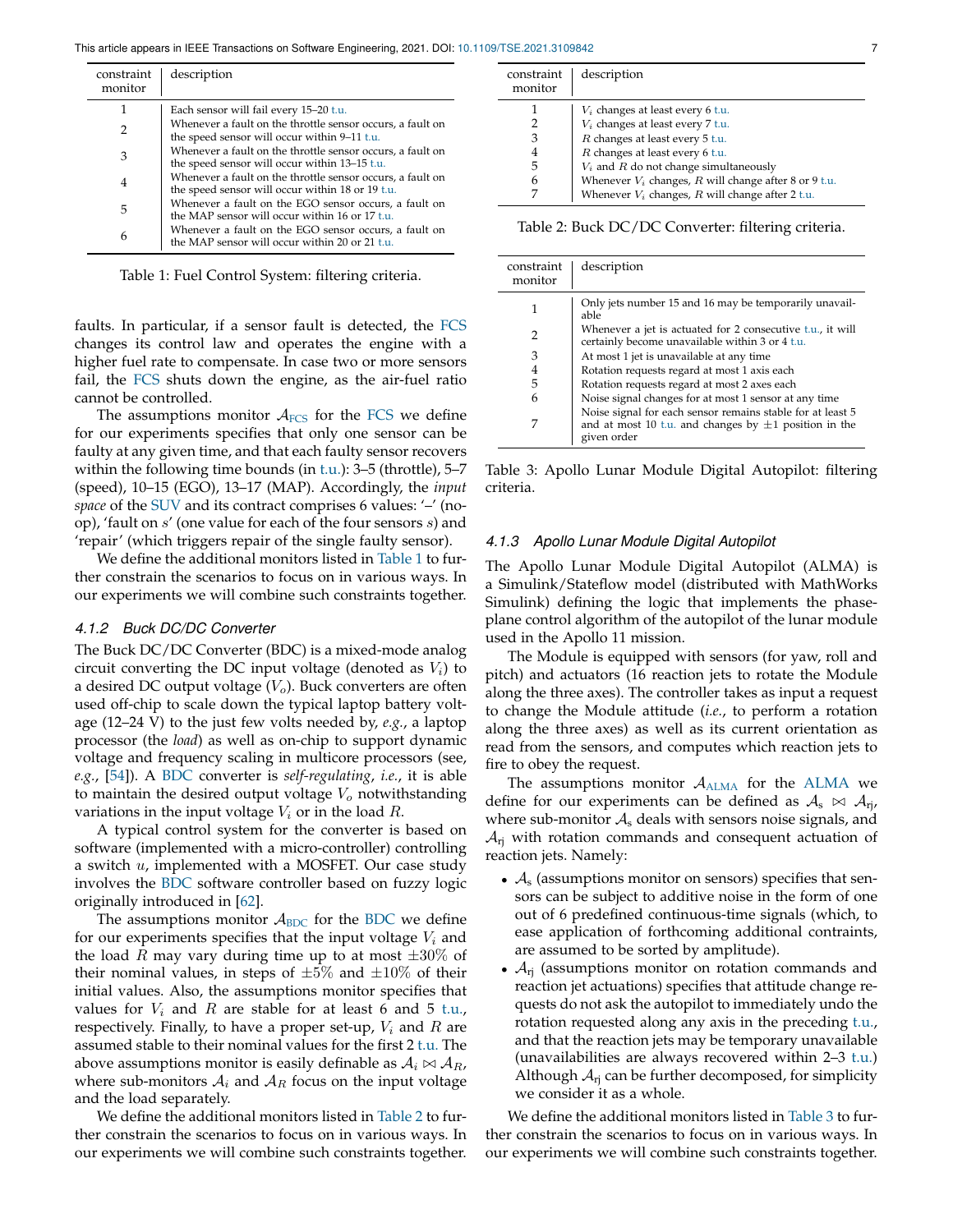#### <span id="page-7-0"></span>**4.2 Computation of Scenario Generators**

<span id="page-7-2"></span>In this section we show experimental results about generation of [SGs](#page-4-3) associated to our case studies. Our Python/C hybrid implementation allows users to define monitors in different convenient ways: either using concise objectoriented Python code (one of the best known and simplest to use general-purpose programming languages), or via standard Functional Mock-up Unit (FMU) objects. The latter are opaque binary objects defining dynamical systems according to the Functional Mock-up Interface (FMI) open standard for model exchange. As such, [FMUs](#page-7-2) can be *automatically* generated from 100+ different simulation platforms, including Modelica simulators (also open source implementations via, *e.g.*, [\[60\]](#page-11-14)), Mathworks Stateflow/Simulink, and SBML (via, *e.g.*, the tool in [\[41\]](#page-11-15)).

<span id="page-7-3"></span>Our [SG](#page-4-3) computing software expects a monitor object (either a Python object or an [FMU,](#page-7-2) with other languages/ formats that could be similarly supported) implementing a few API functions (mainly, a function returning the input values admissible in the current monitor state and one performing a transition from the current state given an admissible input value). Such functions can also be easily provided by the user as to define a conjoined monitor of other monitors. Our implementation computes [SGs](#page-4-3) by performing a Depth-First Search (DFS) on the input monitor treated as a black box. This means it needs to access only the monitor initial state and input space, and to repeatedly invoke the monitor transition function (and get the resulting states, even if as opaque objects). Saving and restoring monitor states during search is implemented either within our software (for Python-defined monitors) or by exploiting the [FMI](#page-7-3) API (for [FMU-](#page-7-2)defined monitors, for which we used the implementation in  $[60]$ ).

In the following experiments, we defined our monitors in Python. All computations were run on single cores of Intel(R)  $i$ 7-4930K computers @ 3.40 GHz with 64 GB RAM.

[Table 4](#page-7-4) shows, for each [SUV](#page-1-0) and each monitor  $M$ (defining contract assumptions satisfying the given filter conditions), the number of inputs of  $M$  (column "size of input space") as well as the time (in seconds) needed to compute *Gen*(M) (column "time").

The table shows that computation of the [SGs](#page-4-3) is very efficient. This is also because the decomposition properties of monitors can be often exploited (see [Remarks 1](#page-4-6) and [3\)](#page-5-1). For example, the [ALMA](#page-6-4) [SG](#page-4-3) number 1 has been computed as a tuple of 19 sub[-SGs,](#page-4-3)  $(Gen_{r_1}, \ldots, Gen_{r_3}, Gen_{j_1}, \ldots, Gen_{j_{16}})$ :  $Gen_{r_1}, \ldots, Gen_{r_3}$  are three identical [SGs](#page-4-3) associated to the assumption subspace of the rotation commands along each axis, and  $Gen_{j_1}, \ldots, Gen_{j_{16}}$  are 16 identical [SGs,](#page-4-3) each one associated to the assumption subspace of a single reaction jet. No combination among such 19 (independent) [SGs](#page-4-3) needs to be actually computed in order to extract the associated traces [\(Remark 3\)](#page-5-1), hence the computation time of whole [SG](#page-4-3) is the overall time to compute one [SG](#page-4-3) of each kind.

Clearly, when sub-monitors are defined which span multiple assumption subspaces, the [SG](#page-4-3) computation may be more expensive. For example, to compute [ALMA](#page-6-4) [SGs](#page-4-3) number 2–6, we need to actually conjoin the 16 above singlejet [SGs;](#page-4-3) and, to compute [SGs](#page-4-3) number 8–9 we need to conjoin 3 identical [SGs,](#page-4-3) each one defining the assumption subspace

| <b>SUV</b>  | SG nb.                  |                                       | $\mathcal M$     |                              | $\mathcal{G}en(\mathcal{M})$ |
|-------------|-------------------------|---------------------------------------|------------------|------------------------------|------------------------------|
|             |                         | assumptions                           | constraint       | size of input $ $ time $[s]$ |                              |
|             |                         | monitor                               | monitors         | space                        |                              |
| <b>FCS</b>  | $\mathbf{1}$            | $\mathcal{A}_{FCS}$                   |                  | 6                            | 0.1                          |
|             | $\overline{\mathbf{c}}$ | $\mathcal{A}_{FCS}$                   | $\mathbf{1}$     | 6                            | 7.99                         |
|             | 3                       | $\mathcal{A}_{\text{FCS}}$            | 1, 3             | 6                            | 4.92                         |
|             | $\overline{4}$          | $\mathcal{A}_{FCS}$                   | 1, 2             | 6                            | 4.61                         |
|             | 5                       | $\mathcal{A}_{\text{FCS}}$            | 1,4              | 6                            | 6.34                         |
|             | 6                       | $\mathcal{A}_{FCS}$                   | 1, 4, 5          | 6                            | 5.92                         |
|             | 7                       | $\mathcal{A}_{FCS}$                   | 1, 4, 6          | 6                            | 6.55                         |
| <b>BDC</b>  | $\mathbf{1}$            | $\mathcal{A}_i$                       |                  | 5                            | 0.19                         |
|             | $\overline{\mathbf{c}}$ | $\mathcal{A}_R$                       |                  | 5                            | 0.17                         |
|             | 3                       | $\mathcal{A}_i \bowtie \mathcal{A}_R$ |                  | 25                           | 0.36                         |
|             | $\overline{4}$          | $\mathcal{A}_i$                       | $\mathbf{1}$     |                              | 0.12                         |
|             | 5                       | $\mathcal{A}_i$                       | $\overline{2}$   | 5555                         | 0.17                         |
|             | 6                       | $\mathcal{A}_R$                       | 3                |                              | 0.11                         |
|             | 7                       | $\mathcal{A}_R$                       | $\bf 4$          |                              | 0.16                         |
|             | 8                       | $\mathcal{A}_i \bowtie \mathcal{A}_R$ | 5                | 25                           | 37.34                        |
|             | 9                       | $\mathcal{A}_i \bowtie \mathcal{A}_R$ | 2, 4, 5          | 25                           | 29.68                        |
|             | 10                      | $\mathcal{A}_i \bowtie \mathcal{A}_R$ | 2, 4, 5, 6       | 25                           | 1.94                         |
|             | 11                      | $\mathcal{A}_i \bowtie \mathcal{A}_R$ | 1, 3, 5, 7       | 25                           | 2.16                         |
| <b>ALMA</b> | $\mathbf{1}$            | $\mathcal{A}_{rj}$                    |                  | 1769472                      | 0.44                         |
|             | $\overline{\mathbf{c}}$ | $\mathcal{A}_{rj}$                    | $\mathbf{1}$     | 108                          | 0.44                         |
|             | $\overline{\mathbf{3}}$ | $\mathcal{A}_{rj}$                    | 1, 2             | 108                          | 448.88                       |
|             | $\overline{4}$          | $\mathcal{A}_{rj}$                    | 1, 2, 3          | 108                          | 247.27                       |
|             | 5                       | $\mathcal{A}_{rj}$                    | 1, 2, 3, 4       | 108                          | 55.19                        |
|             | 6                       | $\mathcal{A}_{rj}$                    | 1, 2, 3, 5       | 108                          | 188.3                        |
|             | 7                       | $\mathcal{A}_{\mathrm{s}}$            |                  | 27                           | 2.94                         |
|             | 8                       | $\mathcal{A}_{\mathrm{s}}$            | 6                | 27                           | 1.33                         |
|             | 9                       | $\mathcal{A}_{\mathrm{s}}$            | 6, 7             | 27                           | 782.2                        |
|             | 10                      | $\mathcal{A}_{\rm ALMA}$              | 1, 2, 3, 4, 6, 7 | 2916                         | 837.39                       |

<span id="page-7-5"></span><span id="page-7-4"></span>Table 4: Computation times of Scenario Generators (SGs).

of the noise signal for each sensor, before conjoining the monitor defining constraint 6. On the other hand, the [ALMA](#page-6-4) [SG](#page-4-3) number 10 is never computed as a whole, but is defined as the *pair* of [SGs](#page-4-3) number 5 and number 9 (hence, again its computation time is the sum of the computation times of two sub[-SGs\)](#page-4-3).

Overall, [Table 4](#page-7-4) shows that, even when we need to conjoin multiple sub[-SGs](#page-4-3) because of the presence of constraint monitors spanning several assumption subspaces, *the overall computation times are negligible* when compared with the time needed to perform any kind of simulation-based verification of the [SUV.](#page-1-0) As an example, the time to compute the most expensive [SG](#page-4-3) in [Table 4](#page-7-4) (number 10) equals the time to simulate just a few input traces of the Simulink [ALMA](#page-6-4) [SUV](#page-1-0) model (*e.g.*, less than 50 traces for 200 [t.u.](#page-3-4) each, since simulating each of them takes around 20 seconds).

## <span id="page-7-1"></span>**4.3 Index-based trace extraction from Scenario Generators**

The decomposed representation of an [SG](#page-7-5) as a tuple of sub-[SGs](#page-7-5) is also exploited when extracting traces, by relying on the equivalences of [Remark 3](#page-5-1) when applicable. [Figure 3](#page-9-1) shows the efficiency and scalability of our monitor-based approach to scenario generation for simulation-based verification of contracts for our [CPSs.](#page-0-2) Namely, for each [SG](#page-7-5) *Gen*(M) reported in [Table 4](#page-7-4) and for different values for the time horizon  $h$ , the following statistics are plotted.

**Number of traces.** This is the overall number of traces of length h entailed by *Gen*(M), as returned by function *nb\_traces* of [Algorithm 1.](#page-5-2) Unsurprisingly, especially for [SGs](#page-7-5)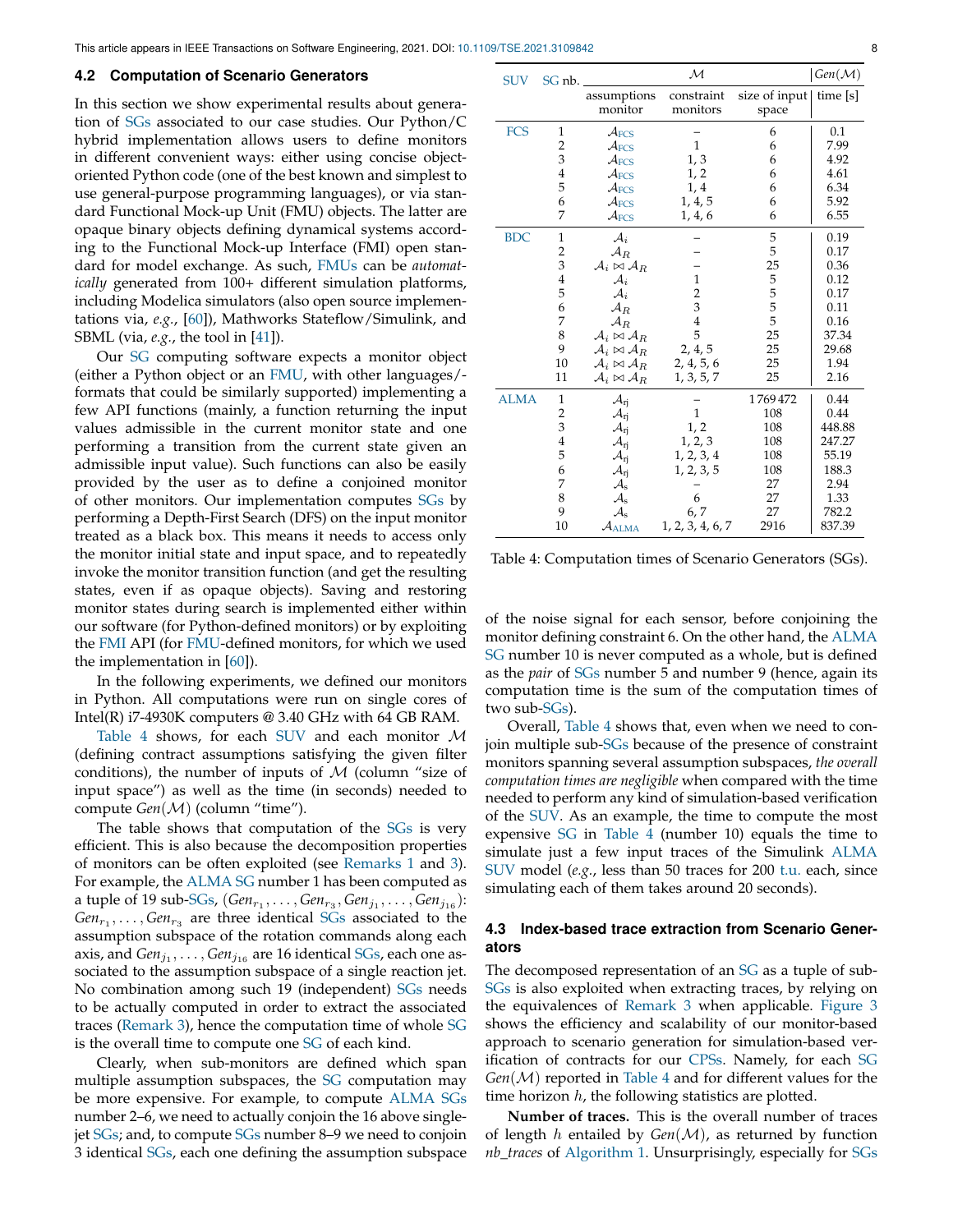defined as tuples of many sub[-SGs,](#page-7-5) such numbers can easy jump to tremendously high values.

**Trace extraction time.** This is the average time (in seconds) for the extraction of a single trace from its unique index, *i.e.*, the average execution time of function *trace* of [Algorithm 1.](#page-5-2) Average trace extraction times have been computed by extracting 1000 same-horizon traces *uniformly at random*, and *include* the (amortised) time to compute maps *ext* and  $\xi$  (whose share essentially represents  $\sim 100\%$  of the overall time). In case of [SGs](#page-7-5) defined as tuples of sub[-SGs,](#page-7-5) the amortised time to extract a single trace of horizon  $h$  is the sum of the times to extract a single trace of horizon  $h$ from each sub[-SG.](#page-7-5) In all cases, the average trace extraction times are *negligible* (typically a tiny fraction of a second).

**Selectivity of constraint monitors.** This is the ratio between the number of traces of length h entailed by *Gen*(M) and the number of traces (of the same horizon) entailed by the [SG](#page-7-5) computed by *ignoring* any constraint monitor. This measures the selectivity of the (conjoined) applied constraint monitors, *i.e.*, their power to narrow down the set of traces of interest for the current verification stage. The *extremely small ratios* show the crucial importance of constraint monitors to restrict the set of scenarios of interest to those satisfying additional requirements, and to obtain more reasonable numbers of traces on which to temporarily focus the verification activity. By defining a *priority list* of such additional requirements, the verification activity itself can be guided in a well-controlled way towards the scenarios of interest.

## **[SG](#page-7-5) selectivity (comparison against baseline).** This statistic directly measures the benefits of computing the [SG](#page-7-5) from the starting monitor  $M$  (or collection of monitors) *before* extracting traces. Namely, [SG](#page-7-5) selectivity is the ratio between the number of traces of length  $h$ entailed by  $Gen(\mathcal{M})$  and the number of traces (of the same horizon) entailed by the (possibly blocking) monitor M. Such ratio can be *very small* (as small as 9% in our experiments), especially when combinations of constraints are involved. Indeed, by skipping the construction of the [SG,](#page-7-5) the verification process (*e.g.*, a statistical model checker sampling Markovian random walks directly on  $M$ , which can be thought of as a baseline) could possibly need, on our examples, to trash out as many as 91% of the sampled traces (for the [FCS](#page-5-5) case study), once discovering that they do not represent bounded-horizon prefixes of legal infinite traces. Clearly, such ratio can be made arbitrarily small by using more intricate constraints.

## <span id="page-8-0"></span>**5 RELATED WORK**

Several approaches, both explicit (see, *e.g.*, [\[25\]](#page-10-12), [\[70\]](#page-11-7)) and symbolic (see, *e.g.*, [\[2\]](#page-10-13), [\[17\]](#page-10-3)) have been proposed to sample uniformly at random finite paths from a finite-state combinatorial structure (automaton, combinatorial circuit, or SAT instance). Differently from such methods, since we focus on *finite prefixes of infinite paths*, we first need to restrict the input monitor (a [FSM](#page-1-4) or a collection thereof) to its non-blocking portion, via the concept of Scenario Generator, by essentially computing the most liberal supervisory controller of it.

Automatic generation of admissible operational scenarios to support simulation-based verification of [CPSs](#page-0-2) has been investigated in [\[42\]](#page-11-10), [\[44\]](#page-11-16), [\[45\]](#page-11-17), [\[46\]](#page-11-18), [\[48\]](#page-11-11) as for fully general Simulink models, and in [\[67\]](#page-11-19) as for ESA SIMSAT models. We note however that the above approaches need to generate *upfront* all scenarios of a given length satisfying the assumptions of the [SUV](#page-1-0) contract in order to be able to select a subset thereof at random. When the number of the admissible scenarios is very large (our case) this can be impossible. Also, in case of blocking combinations of assumptions and filtering condition, each generated scenario should be checked after being generated to avoid to waste time to simulate the [SUV](#page-1-0) model on not-truly-admissible scenarios. As shown in [Section 4,](#page-5-0) this may cause major loss of efficiency of the verification process. The approach proposed in this article solves this problem, by delivering a scenario generator that can efficiently extract scenarios satisfying the [SUV](#page-1-0) contract assumptions (plus, possibly, additional constraints) of *any* length (possibly dynamically revised during verification) in *any given* order (*e.g.*, uniformly at random, or as a randomised enumeration). This, in turn, enables an *embarrassingly parallel* approach to [SUV](#page-1-0) contract verification.

System Level Formal Verification (SLFV) of [CPS](#page-0-2) via simulation-based bounded model checking has been studied in many contexts. Here are a few examples. Simulationbased reachability analysis for large linear continuous-time dynamical systems has been investigated in [\[9\]](#page-10-14). A simulation based data-driven approach to verification of hybrid control systems described by a combination of a blackbox simulator for trajectories and a white-box transition graph specifying mode switches has been investigated in [\[24\]](#page-10-15). Formal verification of discrete time Simulink models (*e.g.*, Stateflow or models restricted to discrete time operators) with small domain variables has been investigated in, *e.g.*, [\[15\]](#page-10-16), [\[55\]](#page-11-20), [\[64\]](#page-11-21), [\[68\]](#page-11-22). We note, however, that none of the above approaches supports simulation-based bounded model checking of arbitrary simulation models, starting from contracts defined via monitors.

Simulation-based approaches to [SMC](#page-1-1) have been also widely investigated, *e.g.*, [\[11\]](#page-10-17), [\[14\]](#page-10-18), [\[16\]](#page-10-19), [\[26\]](#page-10-20), [\[28\]](#page-10-21), [\[29\]](#page-10-22), [\[35\]](#page-11-23), [\[36\]](#page-11-24), [\[72\]](#page-11-25), [\[73\]](#page-11-26). Simulink models for [CPS](#page-0-2) have been studied in [\[21\]](#page-10-23), [\[74\]](#page-12-2), mixed-analog circuits have been analysed in [\[18\]](#page-10-11). Smart grid control policies have been considered in [\[32\]](#page-10-24), [\[50\]](#page-11-27), [\[51\]](#page-11-28), [\[52\]](#page-11-29), biological models have been studied in [\[53\]](#page-11-30), [\[56\]](#page-11-31), [\[61\]](#page-11-32), [\[66\]](#page-11-33). Our scenario generators are independent of the [SMC](#page-1-1) technique employed and can be seamlessly applied to any of them. Also, thanks to the possibility to sample the set of scenarios *without* replacement, our algorithm (differently than Monte Carlo–based [SMC\)](#page-1-1) is able to answer a contract verification problem with *certainty* in those cases where a not-too-large number of boundedhorizon scenarios is enough to consider, and enough time is allocated to simulate all of them (see, *e.g.*, [\[43\]](#page-11-0), [\[47\]](#page-11-1)).

Parallel approaches to [SMC](#page-1-1) have been investigated, *e.g.*, in [\[5\]](#page-10-25) in the context of probabilistic properties. Our approach enables *embarrassingly parallel* verification. This is because, once a [SG](#page-7-5) has been generated and a verification horizon has been selected, the range of indices of admissible traces can be split upfront into subintervals, and independent verification processes can be run in parallel on each of them.

Simulation-based *falsification* of [CPS](#page-0-2) properties has been extensively investigated for Simulink models. Examples are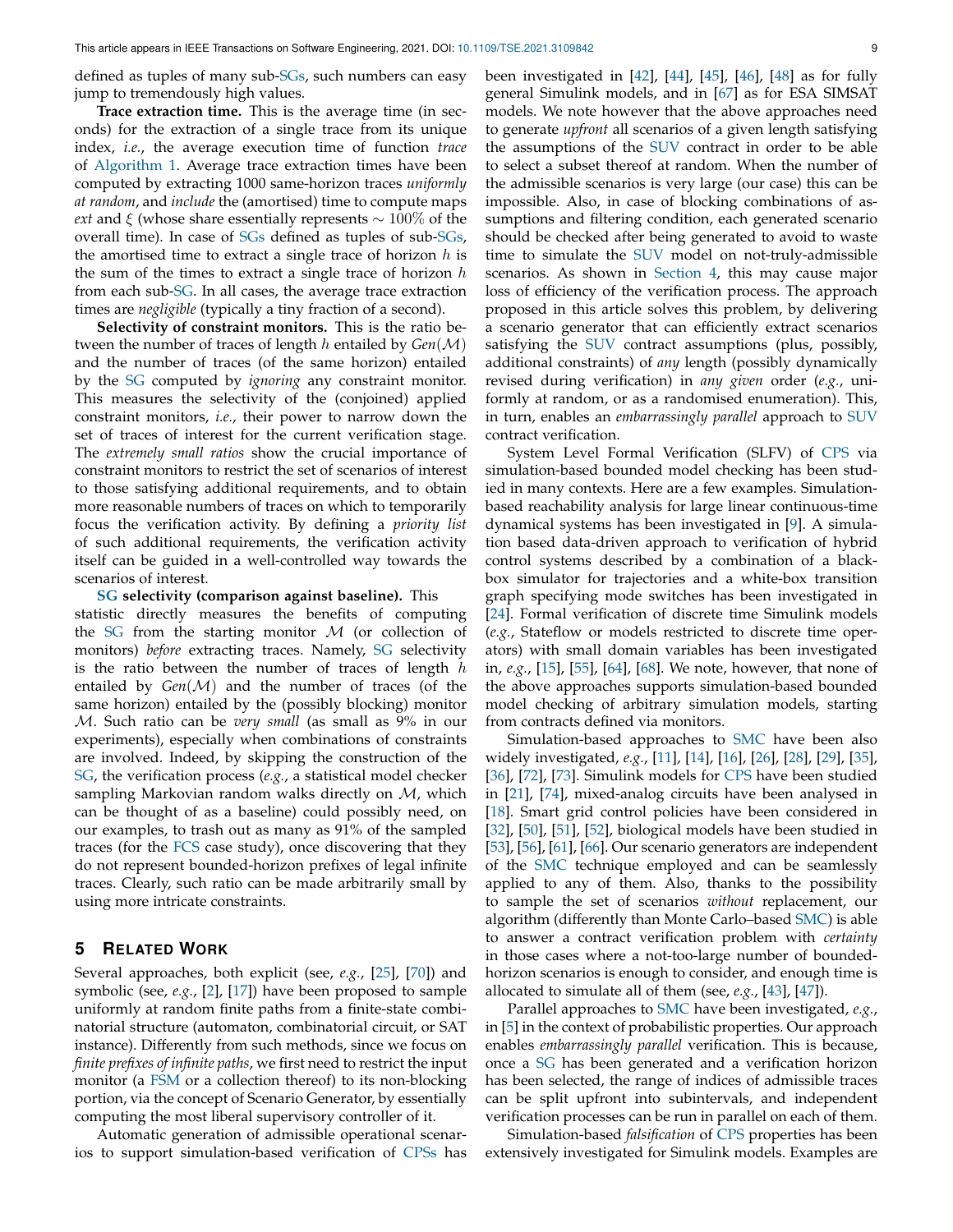<span id="page-9-1"></span> $\ddot{\phantom{0}}$ 



 $2 - x - 3 - x - 4 - \Box - 5 - \Xi - 6 - \Theta - 7 - 8 - \Delta - 9 - 4 - 10 - \nabla - 11 -$ 

Apollo Lunar Module Digital Autopilot

Figure 3: Number of entailed traces, amortised trace extraction time (over 1000 traces), constraint monitor as well as [SG](#page-7-5) selectivity (showing savings with respect to a Markovian random walk generator in the input monitors, our baseline) for different horizons (one curve per [SG](#page-7-5) of [Table 4\)](#page-7-4).

in [\[1\]](#page-10-5), [\[3\]](#page-10-26), [\[6\]](#page-10-27), [\[33\]](#page-10-28), [\[59\]](#page-11-34). In particular, [\[1\]](#page-10-5) falsifies a metric temporal logic property through Monte Carlo optimisation guided by a robustness metric defined by the property. Although [\[1\]](#page-10-5) does not provide a quantification of the level of assurance achieved when no counterexample is found (as instead [SMC](#page-1-1) does), we note that the search strategy in [\[1\]](#page-10-5) can falsify properties that would take too long to falsify using uniform sampling. Developing approaches that can provide the benefits of both approaches is, to the best of our knowledge, an open problem and an important direction for future work.

The supervisory control problem has been introduced in [\[57\]](#page-11-35), [\[58\]](#page-11-36) in a language-theoretic setting. The work in [\[10\]](#page-10-29) (respectively, [\[65\]](#page-11-37)) presents a symbolic (OBDD-based) algorithm for the synthesis of (optimal) supervisory controllers for finite state systems. Since then, supervisory control theory has been used in many settings, *e.g.*, analysis of database transaction execution [\[40\]](#page-11-38), concurrent programs synthesis [\[34\]](#page-11-39), confidentiality-enforcing in security [\[22\]](#page-10-30), model-based system engineering [\[7\]](#page-10-31), synthesis of control software [\[4\]](#page-10-32), [\[54\]](#page-11-12). An up to date overview is in [\[71\]](#page-11-6). In this article, we use supervisory control theory through an *explicit* (since we face with possibly black-box monitors) implementation of the symbolic algorithm in [\[10\]](#page-10-29).

## <span id="page-9-0"></span>**6 CONCLUSIONS**

In this article we focused on the (possibly uniform) random sampling and (randomised) enumeration of *constrained* input scenarios of *any horizon* for the simulation-based verification of non-terminating Cyber-Physical Systems (CPSs).

<span id="page-9-4"></span><span id="page-9-3"></span><span id="page-9-2"></span>By relying on finite state machines as a succinct, flexible, and practical means to define *constraints* to be satisfied by the System Under Verification (SUV) input scenarios (where such constraints stem from *requirements* on the [SUV](#page-9-2) inputs, *e.g.*, assumptions and a definition of its *operational environment*, as well as from *additional conditions* aiming at dynamically *restricting* the focus of the verification process, *e.g.*, to exercise some requirements or to counteract *vacuity* in their satisfaction), we showed how to exploit and combine together results from supervisory control theory and combinatorics in order to synthesise a data structure (Scenario Generator, SG) from which *any-horizon* scenarios can be efficiently *sampled* (possibly *uniformly* at random) or (randomly) *enumerated*.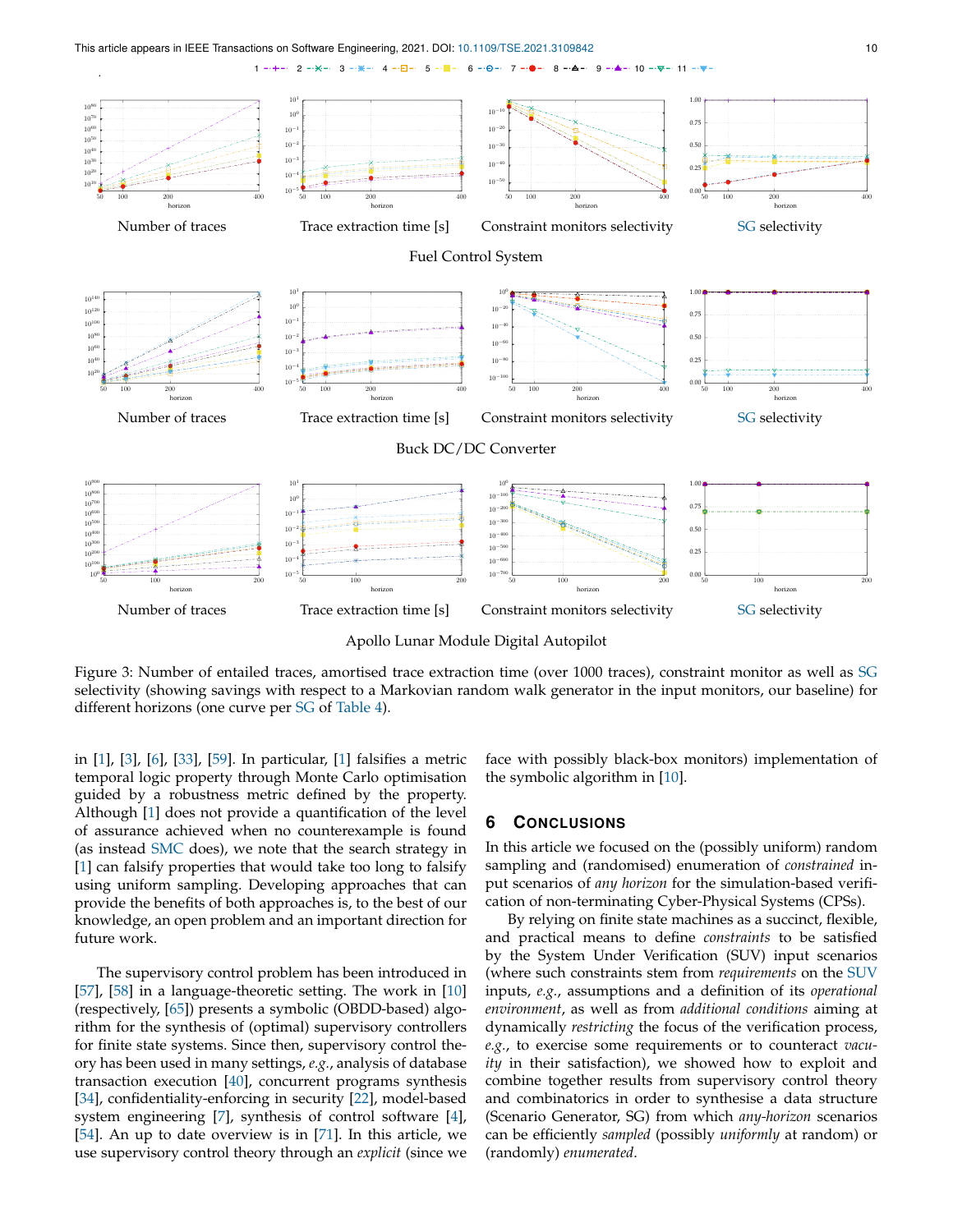Our approach can be seamlessly exploited in *virtually all simulation-based approaches to [CPS](#page-9-3) verification*, ranging from simple random testing to statistical model checking and formal (*i.e.*, exhaustive) verification (*e.g.*, bounded model checking).

#### **Acknowledgements**

This work was partially supported by: Italian Ministry of University & Research under grant "Dipartimenti di eccellenza 2018–2022" of the Dept. Computer Science, Sapienza Univ. of Rome; INdAM "GNCS Project 2020"; Sapienza U. projects RG11816436BD4F21, RG11916B892E54DB, RP11916B8665242F; Lazio POR FESR projects E84G20000150006, F83G17000830007. Authors are grateful to: the anonymous reviewers for their comments; Michele Laurenti, who developed an initial prototype of our [FMU-](#page-7-2)based [SG](#page-9-4) computing software as part of his B.Sc. thesis; Vadim Alimguzhin, for discussions and technical assistance on our implementation.

## **REFERENCES**

- <span id="page-10-5"></span>[1] H. Abbas, G. Fainekos, S. Sankaranarayanan, F. Ivančić, and A. Gupta. Probabilistic temporal logic falsification of cyberphysical systems. *ACM Transactions on Embedded Computing Systems*, 12(2s):95:1–95:30, 2013.
- <span id="page-10-13"></span>[2] D. Achlioptas, Z.S. Hammoudeh, and P. Theodoropoulos. Fast sampling of perfectly uniform satisfying assignments. In *Proceedings of 21st International Conference on Theory and Applications of Satisfiability Testing (SAT 2018)*, volume 10929 of *Lecture Notes in Computer Science*, pages 135–147. Springer, 2018.
- <span id="page-10-26"></span>[3] A. Adimoolam, T. Dang, A. Donzé, J. Kapinski, and X. Jin. Classification and coverage-based falsification for embedded control systems. In *Proceedings of 29th International Conference on Computer Aided Verification (CAV 2017)*, volume 10426 of *Lecture Notes in Computer Science*, pages 483–503. Springer, 2017.
- <span id="page-10-32"></span>[4] V. Alimguzhin, F. Mari, I. Melatti, I. Salvo, and E. Tronci. Linearizing discrete-time hybrid systems. *IEEE Transactions on Automatic Control*, 62(10):5357–5364, 2017.
- <span id="page-10-25"></span>[5] M. AlTurki and J. Meseguer. PVeStA: A parallel statistical model checking and quantitative analysis tool. In *Proceedings of 4th International Conference on Algebra and Coalgebra in Computer Science (CALCO 2011)*, volume 6859 of *Lecture Notes in Computer Science*, pages 386–392. Springer, 2011.
- <span id="page-10-27"></span>[6] Y.S.R. Annpureddy, C. Liu, G. E. Fainekos, and S. Sankaranarayanan. S-TaLiRo: A tool for temporal logic falsification for hybrid systems. In *Proceedings of 17th International Conference on Tools and Algorithms for the Construction and Analysis of Systems (TACAS 2011)*, volume 6605 of *Lecture Notes in Computer Science*, pages 254–257. Springer, 2011.
- <span id="page-10-31"></span>[7] J.C.M. Baeten, J.M. van de Mortel-Fronczak, and J.E. Rooda. Integration of supervisory control synthesis in model-based systems engineering. In *Complex Systems*, pages 39–58. Springer, 2016.
- <span id="page-10-0"></span>[8] C. Baier and J.-P. Katoen. *Principles of Model Checking (Representation and Mind Series)*. MIT Press, 2008.
- <span id="page-10-14"></span>[9] S. Bak and P.S. Duggirala. Simulation-equivalent reachability of large linear systems with inputs. In *Proceedings of 29th International Conference on Computer Aided Verification (CAV 2017)*, volume 10426 of *Lecture Notes in Computer Science*, pages 401–420. Springer, 2017.
- <span id="page-10-29"></span>[10] S. Balemi, G.J. Hoffmann, P. Gyugyi, H. Wong-Toi, and G.F. Franklin. Supervisory control of a rapid thermal multiprocessor. *IEEE Transactions on Automatic Control*, 38(7):1040–1059, 1993.
- <span id="page-10-17"></span>[11] A. Basu, S. Bensalem, M. Bozga, B. Caillaud, B. Delahaye, and A. Legay. Statistical abstraction and model-checking of large heterogeneous systems. In *Formal Techniques for Distributed Systems*, pages 32–46. Springer, 2010.
- <span id="page-10-2"></span>[12] I. Beer, S. Ben-David, C. Eisner, and Y. Rodeh. Efficient detection of vacuity in temporal model checking. *Formal Methods in System Design*, 18(2):141–163, 2001.
- <span id="page-10-4"></span>[13] A. Benveniste, B. Caillaud, D. Nickovic, R. Passerone, J.-B. Raclet, P. Reinkemeier, A.L. Sangiovanni-Vincentelli, W. Damm, T.A. Henzinger, and K.G. Larsen. Contracts for system design. *Foundations and Trends in Electronic Design Automation*, 12(2-3):124–400, 2018.
- <span id="page-10-18"></span>[14] J. Bogdoll, L.M.F. Fioriti, A. Hartmanns, and H. Hermanns. Partial order methods for statistical model checking and simulation. In *Formal Techniques for Distributed Systems*, pages 59–74. Springer, 2011.
- <span id="page-10-16"></span>[15] P. Boström and J. Wiik. Contract-based verification of discretetime multi-rate Simulink models. *Software & Systems Modeling*, 15(4):1141–1161, 2016.
- <span id="page-10-19"></span>[16] B. Boyer, K. Corre, A. Legay, and S. Sedwards. PLASMA-lab: A flexible, distributable statistical model checking library. In *Proceedings of 10th International Conference on Quantitative Evaluation of Systems (QEST 2013)*, pages 160–164. Springer, 2013.
- <span id="page-10-3"></span>[17] S. Chakraborty, A.A. Shrotri, and M.Y. Vardi. On uniformly sampling traces of a transition system. In *Proceedings of 2020 IEEE/ACM International Conference on Computer-Aided Design (IC-CAD 2020)*, pages 1–9. IEEE, 2020.
- <span id="page-10-11"></span>[18] E.M. Clarke, A. Donzé, and A. Legay. On simulation-based probabilistic model checking of mixed-analog circuits. *Formal Methods in System Design*, 36(2):97–113, 2010.
- <span id="page-10-1"></span>[19] E.M. Clarke, O. Grumberg, and D.A. Peled. *Model Checking*. MIT Press, 1999.
- <span id="page-10-9"></span>[20] E.M. Clarke, T.A. Henzinger, and H. Veith. *Handbook of Model Checking*. Springer, 2016.
- <span id="page-10-23"></span>[21] E.M. Clarke and P. Zuliani. Statistical model checking for cyberphysical systems. In *Proceedings of 9th International Symposium on Automated Technology for Verification and Analysis (ATVA 2011)*, volume 11, pages 1–12. Springer, 2011.
- <span id="page-10-30"></span>[22] J. Dubreil, P. Darondeau, and H. Marchand. Supervisory control for opacity. *IEEE Transactions on Automatic Control*, 55(5):1089– 1100, 2010.
- <span id="page-10-6"></span>[23] G.E. Fainekos and G.J. Pappas. Robustness of temporal logic specifications for continuous-time signals. *Theoretical Computer Science*, 410(42):4262–4291, 2009.
- <span id="page-10-15"></span>[24] C. Fan, B. Qi, S. Mitra, and M. Viswanathan. DryVR: Data-driven verification and compositional reasoning for automotive systems. In *Proceedings of 29th International Conference on Computer Aided Verification (CAV 2017)*, volume 10426 of *Lecture Notes in Computer Science*, pages 441–461. Springer, 2017.
- <span id="page-10-12"></span>[25] M.C. Gaudel. Counting for random testing. In *Proceedings of 23rd IFIP International Conference on Testing Software and Systems (ICTSS 2011)*, pages 1–8. Springer, 2011.
- <span id="page-10-20"></span>[26] T. Gonschorek, B. Rabeler, F. Ortmeier, and D. Schomburg. On improving rare event simulation for probabilistic safety analysis. In *Proceedings of 15th ACM-IEEE International Conference on Formal Methods and Models for System Design (MEMOCODE 2017)*, pages 15–24. ACM, 2017.
- <span id="page-10-10"></span>[27] E. Grädel, P.G. Kolaitis, L. Libkin, M. Marx, J. Spencer, M.Y. Vardi, Y. Venema, and S. Weinstein. *Finite Model Theory and Its Applications*. Springer, 2007.
- <span id="page-10-21"></span>[28] R. Grosu and S.A. Smolka. Quantitative model checking. In *Proceedings of 1st International Symposium on Leveraging Applications of Formal Method (ISoLA 2004)*, pages 165–174, 2004.
- <span id="page-10-22"></span>[29] R. Grosu and S.A. Smolka. Monte Carlo model checking. In *Proceedings of 11th International Conference on Tools and Algorithms for the Construction and Analysis of Systems (TACAS 2005)*, volume 3440 of *Lecture Notes in Computer Science*, pages 271–286. Springer, 2005.
- <span id="page-10-8"></span>[30] N. Halbwachs, P. Caspi, P. Raymond, and D. Pilaud. The synchronous data flow programming language LUSTRE. *Proceedings of IEEE*, 79(9):1305–1320, 1991.
- <span id="page-10-7"></span>[31] K. Havelund and G. Roşu. Synthesizing monitors for safety properties. In *Proceedings of 8th International Conference on Tools and Algorithms for the Construction and Analysis of Systems (TACAS 2002)*, volume 2280 of *Lecture Notes in Computer Science*, pages 342–356. Springer, 2002.
- <span id="page-10-24"></span>[32] B.P. Hayes, I. Melatti, T. Mancini, M. Prodanovic, and E. Tronci. Residential demand management using individualised demand aware price policies. *IEEE Transactions on Smart Grid*, 8(3), 2017.
- <span id="page-10-28"></span>[33] B. Hoxha, A. Dokhanchi, and G. Fainekos. Mining parametric temporal logic properties in model based design for cyber-physical systems. *International Journal on Software Tools for Technology Transfer*, pages 1–15, 2017.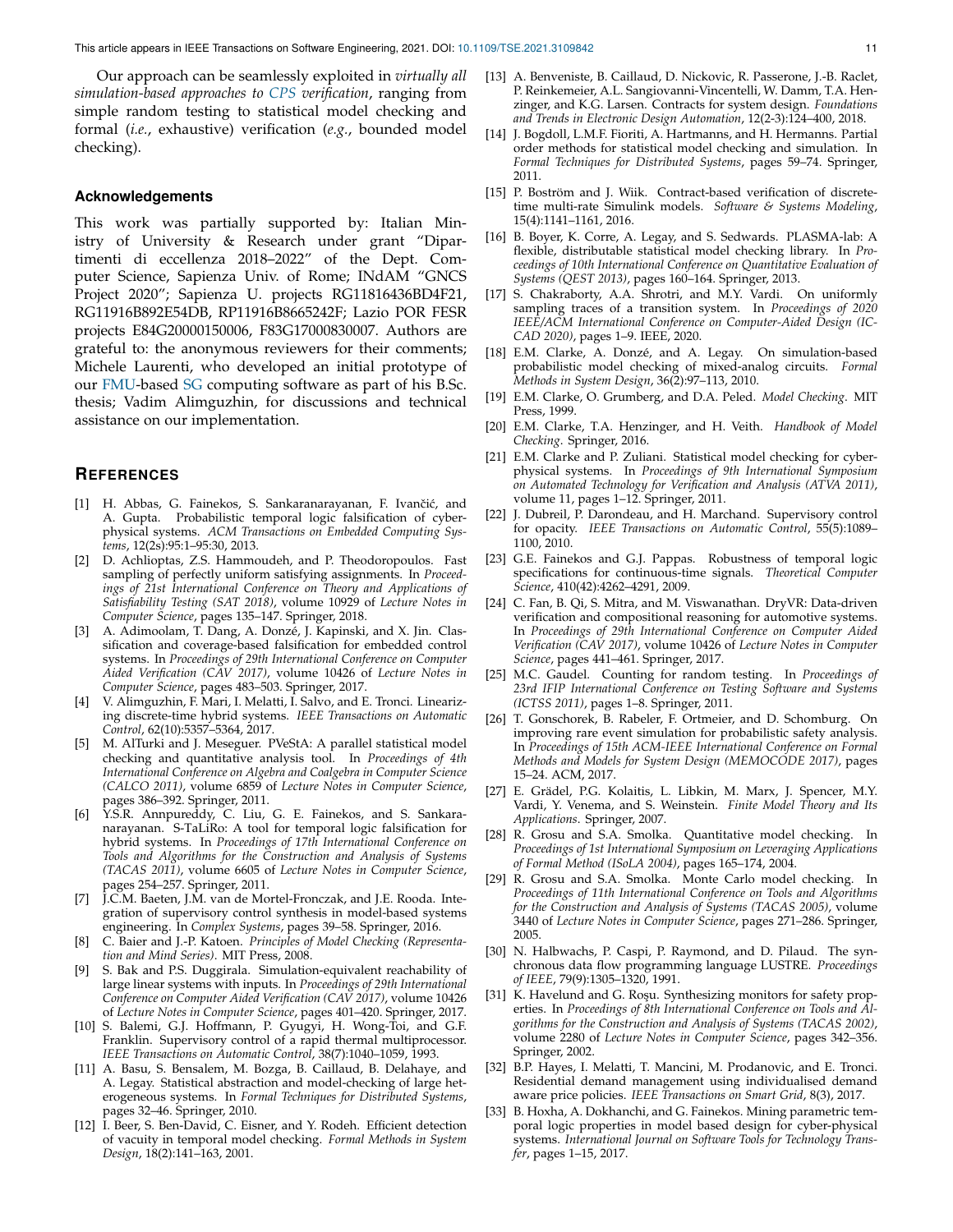- <span id="page-11-39"></span>[34] M.V. Iordache and P.J. Antsaklis. Concurrent program synthesis based on supervisory control. In *Proceedings of 2010 American Control Conference (ACC 2010)*, pages 3378–3383. IEEE, 2010.
- <span id="page-11-23"></span>[35] C. Jegourel, A. Legay, and S. Sedwards. A platform for high performance statistical model checking–plasma. In *Proceedings of 18th International Conference on Tools and Algorithms for the Construction and Analysis of Systems (TACAS 2012)*, volume 7214 of *Lecture Notes in Computer Science*, pages 498–503. Springer, 2012.
- <span id="page-11-24"></span>[36] C. Jegourel, A. Legay, and S. Sedwards. Importance splitting for statistical model checking rare properties. In *Proceedings of 25th International Conference on Computer Aided Verification (CAV 2013)*, volume 8044 of *Lecture Notes in Computer Science*, pages 576–591. Springer, 2013.
- <span id="page-11-8"></span>[37] Y.J. Kim, O. Choi, M. Kim, J. Baik, and T.-H. Kim. Validating software reliability early through statistical model checking. *IEEE Software*, 30(3):35–41, 2013.
- <span id="page-11-9"></span>[38] Y.J. Kim and M. Kim. Hybrid statistical model checking technique for reliable safety critical systems. In *Proceedings of 23rd IEEE International Symposium on Software Reliability Engineering (ISSRE 2012)*, pages 51–60. IEEE, 2012.
- <span id="page-11-2"></span>[39] O. Kupferman and M.Y. Vardi. Vacuity detection in temporal model checking. *International Journal on Software Tools for Technology Transfer*, 4(2):224–233, 2003.
- <span id="page-11-38"></span>[40] S. Lafortune. Modeling and analysis of transaction execution in database systems. *IEEE Transactions on Automatic Control*, 33(5):439–447, 1988.
- <span id="page-11-15"></span>[41] F. Maggioli, T. Mancini, and E. Tronci. SBML2Modelica: Integrating biochemical models within open-standard simulation ecosystems. *Bioinformatics*, 36(7):2165–2172, 2020.
- <span id="page-11-10"></span>[42] T. Mancini, F. Mari, A. Massini, I. Melatti, F. Merli, and E. Tronci. System level formal verification via model checking driven simulation. In *Proceedings of 25th International Conference on Computer Aided Verification (CAV 2013)*, volume 8044 of *Lecture Notes in Computer Science*, pages 296–312. Springer, 2013.
- <span id="page-11-0"></span>[43] T. Mancini, F. Mari, A. Massini, I. Melatti, I. Salvo, and E. Tronci. On minimising the maximum expected verification time. *Information Processing Letters*, 122:8–16, 2017.
- <span id="page-11-16"></span>[44] T. Mancini, F. Mari, A. Massini, I. Melatti, and E. Tronci. Anytime system level verification via random exhaustive hardware in the loop simulation. In *Proceedings of 17th Euromicro Conference on Digital System Design (DSD 2014)*, pages 236–245. IEEE, 2014.
- <span id="page-11-17"></span>[45] T. Mancini, F. Mari, A. Massini, I. Melatti, and E. Tronci. System level formal verification via distributed multi-core hardware in the loop simulation. In *Proceedings of 22nd Euromicro International Conference on Parallel, Distributed, and Network-Based Processing (PDP 2014)*, pages 734–742. IEEE, 2014.
- <span id="page-11-18"></span>[46] T. Mancini, F. Mari, A. Massini, I. Melatti, and E. Tronci. SyLVaaS: System level formal verification as a service. In *Proceedings of 23rd Euromicro International Conference on Parallel, Distributed, and Network-Based Processing (PDP 2015)*, pages 476–483. IEEE, 2015.
- <span id="page-11-1"></span>[47] T. Mancini, F. Mari, A. Massini, I. Melatti, and E. Tronci. Anytime system level verification via parallel random exhaustive hardware in the loop simulation. *Microprocessors and Microsystems*, 41:12–28, 2016.
- <span id="page-11-11"></span>[48] T. Mancini, F. Mari, A. Massini, I. Melatti, and E. Tronci. SyLVaaS: System level formal verification as a service. *Fundamenta Informaticae*, 149(1–2):101–132, 2016.
- <span id="page-11-5"></span>[49] T. Mancini, F. Mari, A. Massini, I. Melatti, and E. Tronci. On checking equivalence of simulation scripts. *Journal of Logical and Algebraic Methods in Programming*, 120:100640, 2021.
- <span id="page-11-27"></span>[50] T. Mancini, F. Mari, I. Melatti, I. Salvo, E. Tronci, J. Gruber, B. Hayes, M. Prodanovic, and L. Elmegaard. Demand-aware price policy synthesis and verification services for smart grids. In *Proceedings of 2014 IEEE International Conference on Smart Grid Communications (SmartGridComm 2014)*, pages 794–799. IEEE, 2014.
- <span id="page-11-28"></span>[51] T. Mancini, F. Mari, I. Melatti, I. Salvo, E. Tronci, J.K. Gruber, B. Hayes, and L. Elmegaard. Parallel statistical model checking for safety verification in smart grids. In *Proceedings of 2018 IEEE International Conference on Smart Grid Communications (SmartGrid-Comm 2018)*. IEEE, 2018.
- <span id="page-11-29"></span>[52] T. Mancini, F. Mari, I. Melatti, I. Salvo, E. Tronci, J.K. Gruber, B. Hayes, M. Prodanovic, and L. Elmegaard. User flexibility aware price policy synthesis for smart grids. In *Proceedings of 18th Euromicro Conference on Digital System Design (DSD 2015)*, pages 478–485. IEEE, 2015.
- <span id="page-11-30"></span>[53] T. Mancini, E. Tronci, I. Salvo, F. Mari, A. Massini, and I. Melatti. Computing biological model parameters by parallel statistical

model checking. In *Proceedings of 3rd International Conference on Bioinformatics and Biomedical Engineering (IWBBIO 2015)*, volume 9044 of *Lecture Notes in Computer Science*, pages 542–554. Springer, 2015.

- <span id="page-11-12"></span>[54] F. Mari, I. Melatti, I. Salvo, and E. Tronci. Model based synthesis of control software from system level formal specifications. *ACM Transactions on Software Engineering and Methodology*, 23(1):1–42, 2014.
- <span id="page-11-20"></span>[55] B. Meenakshi, A. Bhatnagar, and S. Roy. Tool for translating Simulink models into input language of a model checker. In *Proceedings of 8th International Conference on Formal Engineering Methods (ICFEM 2006)*, pages 606–620. Springer, 2006.
- <span id="page-11-31"></span>[56] N. Miskov-Zivanov, P. Zuliani, E.M. Clarke, and J.R. Faeder. Studies of biological networks with statistical model checking: Application to immune system cells. In *Proceedings of ACM Conference on Bioinformatics, Computational Biology and Biomedical Informatics (ACM-BCB 2013)*, page 728. ACM, 2013.
- <span id="page-11-35"></span>[57] P.J. Ramadge and W.M. Wonham. Supervisory control of a class of discrete event processes. *SIAM Journal on Control and Optimization*, 25(1):206–230, 1987.
- <span id="page-11-36"></span>[58] P.J.G. Ramadge and W.M. Wonham. The control of discrete event systems. *Proceedings of IEEE*, 77(1):81–98, 1989.
- <span id="page-11-34"></span>[59] S. Sankaranarayanan, S.A. Kumar, F. Cameron, B.W. Bequette, G. Fainekos, and D.M. Maahs. Model-based falsification of an artificial pancreas control system. *ACM SIGBED Review - Special Issue on Medical Cyber Physical Systems workshop (MedicalCPS'16)*, 14(2):24–33, 2017.
- <span id="page-11-14"></span>[60] S. Sinisi, V. Alimguzhin, T. Mancini, and E. Tronci. Reconciling interoperability with efficient verification and validation within open source simulation environments. *Simulation Modelling Practice and Theory*, 109:102277, 2021.
- <span id="page-11-32"></span>[61] S. Sinisi, V. Alimguzhin, T. Mancini, E. Tronci, and B. Leeners. Complete populations of virtual patients for in silico clinical trials. *Bioinformatics*, 36(22–23):5465–5472, 2020.
- <span id="page-11-13"></span>[62] W.-C. So, C.K. Tse, and Y.-S. Lee. Development of a fuzzy logic controller for DC/DC converters: Design, computer simulation, and experimental evaluation. *IEEE Transactions on Power Electronics*, 11(1):24–32, 1996.
- <span id="page-11-4"></span>[63] E.D. Sontag. *Mathematical Control Theory: Deterministic Finite Dimensional Systems (2nd Ed.)*. Springer, 1998.
- <span id="page-11-21"></span>[64] S. Tripakis, C. Sofronis, P. Caspi, and A. Curic. Translating discretetime Simulink to Lustre. *ACM Transactions on Embedded Computing Systems*, 4(4):779–818, 2005.
- <span id="page-11-37"></span>[65] E. Tronci. Optimal finite state supervisory control. In *Proceedings of 35th IEEE Conference on Decision and Control (CDC 1996)*, volume 2, pages 2237–2242. IEEE, 1996.
- <span id="page-11-33"></span>[66] E. Tronci, T. Mancini, I. Salvo, S. Sinisi, F. Mari, I. Melatti, A. Massini, F. Davi', T. Dierkes, R. Ehrig, S. Röblitz, B. Leeners, T.H.C. Krüger, M. Egli, and F. Ille. Patient-specific models from inter-patient biological models and clinical records. In *Proceedings of 14th International Conference on Formal Methods in Computer-Aided Design (FMCAD 2014)*, pages 207–214. IEEE, 2014.
- <span id="page-11-19"></span>[67] G. Verzino, F. Cavaliere, F. Mari, I. Melatti, G. Minei, I. Salvo, Y. Yushtein, and E. Tronci. Model checking driven simulation of sat procedures. In *Proceedings of 12th International Conference on Space Operations (SpaceOps 2012)*, 2012.
- <span id="page-11-22"></span>[68] M.W. Whalen, D.D. Cofer, S.P. Miller, B.H. Krogh, and W. Storm. Integration of formal analysis into a model-based software development process. In *Proceedings of 12th International Workshop on Formal Methods for Industrial Critical Systems (FMICS 2007)*, volume 4916 of *Lecture Notes in Computer Science*, pages 68–84. Springer, 2007.
- <span id="page-11-3"></span>[69] M.W. Whalen, A. Rajan, M.P.E. Heimdahl, and S.P. Miller. Coverage metrics for requirements-based testing. In *Proceedings of International Symposium on Software Testing and Analysis (ISSTA 2006)*, pages 25–36. ACM, 2006.
- <span id="page-11-7"></span>[70] H.S. Wilf. A unified setting for sequencing, ranking, and selection algorithms for combinatorial objects. *Advances in Mathematics*, 24(3):281–291, 1977.
- <span id="page-11-6"></span>[71] W.M. Wonham. *Supervisory Control of Discrete-Event Systems*, pages 1396–1404. Springer, 2015.
- <span id="page-11-25"></span>[72] H.L.S. Younes, M.Z. Kwiatkowska, G. Norman, and D. Parker. Numerical vs. statistical probabilistic model checking. *International Journal on Software Tools for Technology Transfer*, 8(3):216–228, 2006.
- <span id="page-11-26"></span>[73] H.L.S. Younes and R.G. Simmons. Probabilistic verification of discrete event systems using acceptance sampling. In *Proceedings of 14th International Conference on Computer Aided Verification*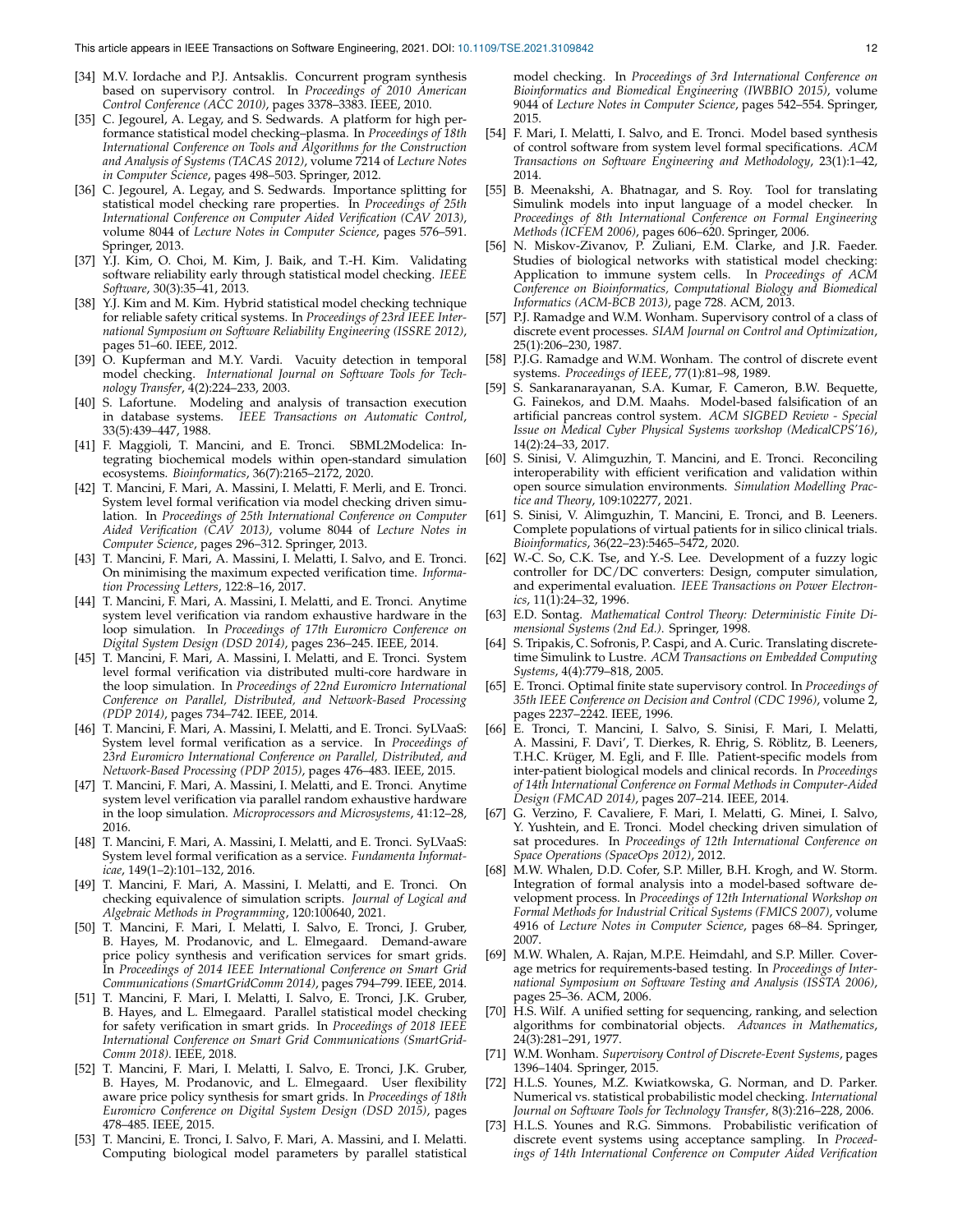*(CAV 2002)*, volume 2404 of *Lecture Notes in Computer Science*, pages 223–235. Springer, 2002.

- <span id="page-12-2"></span>[74] P. Zuliani, A. Platzer, and E.M. Clarke. Bayesian statistical model checking with application to Stateflow/Simulink verification. *Formal Methods in System Design*, 43(2):338–367, 2013.
- 8) Since function  $\Phi'_f$  satisfies [\(1\)](#page-4-4) and  $\{x \mid \Phi_f(x)\} \subset$  $\left\{x \mid \Phi'_{f}(x)\right\}$ ,  $\Phi_{f}$  cannot be the greatest fixed-point of equation [\(1\).](#page-4-4) Contradiction.

$$
\qquad \qquad \Box
$$

<span id="page-12-7"></span>**Lemma 1.** *For every pair of monitors*  $\mathcal{M}_a = (V_a, X_a, x_{a,0}, f_a)$ and  $\mathcal{M}_b = (V_b, X_b, x_{b,0}, f_b)$  *it holds:* 

$$
\forall x_a, x_b, u \quad \Phi_{(f_a \bowtie f_b)}([f_a \bowtie f_b]((x_a, x_b), u)) \rightarrow \Phi_{f_a}(f_a(x_a, u_{|V_a})) \land \Phi_{f_b}(f_b(x_b, u_{|V_b})).
$$

*Proof.*

- 1) Let  $x_a, x_b, u$  such to make the antecedent true.
- <span id="page-12-5"></span>2) Then,  $[f_a \bowtie f_b]((x_a, x_b), u)$  is defined.
- 3) By [Definition 2,](#page-3-1)  $f_{\gamma}(x_{\gamma}, u_{|V_{\gamma}})$  is defined for all  $\gamma \in \{a, b\}$ .
- 4) Assume, by contradiction, that  $\neg \Phi_{f_\gamma}(f_\gamma(x_\gamma, u_{|V_\gamma}))$ , for some  $\gamma \in \{a, b\}.$
- 5) Then, by [Definition 4,](#page-4-2)  $f_{\gamma,gen}(x_{\gamma},u_{|V_{\gamma}})$  would be undefined.
- 6) By [Definition 2,](#page-3-1)  $[f_a \otimes f_b]_{\text{gen}}((x_a, x_b), u)$  would be undefined as well.
- 7) Since we know (item [2](#page-12-5) above) that  $[f_a \bowtie f_b]((x_a, x_b), u)$ is defined, by [Definition 4](#page-4-2) it must be  $\neg \Phi_{(f_a \bowtie f_b)}([f_a \bowtie f_b]((x_a, x_b), u))$ . Contradiction.

$$
\Box
$$

**[Remark 1](#page-4-6).** For every pair of monitors  $\mathcal{M}_a$  and  $\mathcal{M}_b$ :

- <span id="page-12-6"></span>1)  $Gen(Gen(\mathcal{M}_a)) = Gen(\mathcal{M}_a);$
- <span id="page-12-0"></span>2)  $Gen(\mathcal{M}_a \bowtie \mathcal{M}_b) = Gen(Gen(\mathcal{M}_a) \bowtie Gen(\mathcal{M}_b));$
- <span id="page-12-1"></span>3) If  $\mathcal{M}_a$  and  $\mathcal{M}_b$  share no input variables (*i.e.*, they are *independent* monitors), then  $Gen(\mathcal{M}_a \bowtie \mathcal{M}_b)$  =  $Gen(\mathcal{M}_a) \bowtie Gen(\mathcal{M}_b).$

*Proof.* Let  $\mathcal{M}_a = (V_a, X_a, x_{a,0}, f_a)$  and  $\mathcal{M}_b = (V_b, X_b, x_{b,0}, f_a)$  $f_b$ ).

- **Property [1\)](#page-12-6)** From [Definition 3](#page-4-1) and **??**, it immediately follows that the transition function of  $Gen(Gen(M_a))$  is equal to that of  $Gen(\mathcal{M}_a)$ .
- **Property [2\)](#page-12-0)** We will show below that  $\Phi_{(f_a \bowtie f_b)}$  $\Phi_{(f_{a,\text{gen}}) \sim f_{b,\text{gen}})}$ . From [Definition 4,](#page-4-2) this implies that the transition functions of the two [SGs](#page-9-4) on both sides of the equation are equal.

In the following,  $x = (x_a, x_b) \in X = X_a \times X_b$  and  $u \in \mathbb{U}_{V_a \cup V_b}.$ 

- **Proof of**  $\forall x \Phi_{(f_a, \text{gen})}(x) \rightarrow \Phi_{(f_a \bowtie f_b)}(x)$ :
	- 1) Let x be any state such that  $\Phi_{(f_a, \text{gen})}(x)$  is true.
	- 2) Then, by [Definition 3,](#page-4-1) exists  $u$  such that  $\Phi_{(f_{a,\text{gen}}\bowtie f_{b,\text{gen}})}([f_{a,\text{gen}}\bowtie f_{b,\text{gen}}](x,u))$  is true.
	- 3) Since  $(f_{a,\text{gen}} \bowtie f_{b,\text{gen}})$  is a restriction of  $(f_a \bowtie f_b)$ , also  $\Phi$ <sub>(fa $\otimes$ f<sub>b</sub>)</sub>([f<sub>a</sub> $\otimes$  f<sub>b</sub>](x, u)) must be true.

**Proof of**  $\forall x \ \Phi_{(f_a \bowtie f_b)}(x) \rightarrow \Phi_{(f_a, \text{gen} \bowtie f_b, \text{gen})}(x)$ :

- 1) Let  $x = (x_a, x_b)$  be any state such that  $\Phi(f_a \Join f_b)(x)$  is true.
- 2) By [Definition 3,](#page-4-1) there must exist  $u$  such that  $\Phi_{(f_a \bowtie f_b)}([f_a \bowtie f_b](x, u))$  is true.
- 3) Let  $\overline{u}$  one such u. By [Lemma 1,](#page-12-7) for all  $\gamma \in \{a, b\}$ we have:  $\Phi_{f_{\gamma}}(f_{\gamma}(x_{\gamma}, \overline{u}_{|V_{\gamma}})).$

This article appears in IEEE Transactions on Software Engineering, 2021. DOI: [10.1109/TSE.2021.3109842](http://doi.org/10.1109/TSE.2021.3109842)

## **APPENDIX**

In this section we show proofs of all results stated in the article. To ease reading, proofs are presented in a detailed step-by-step style. Definition and equation numbers occurring here refer to the main article.

**[Proposition 1](#page-4-5).** Let  $M = (V, X, x_0, f)$  be a monitor and  $Gen(\mathcal{M}) = (V, X, x_0, f_{\text{gen}})$  be its associated [SG.](#page-9-4) Then:

- <span id="page-12-3"></span>1) Each finite path of  $Gen(\mathcal{M})$  is extensible to an infinite path (non-blocking);
- <span id="page-12-4"></span>2)  $Gen(\mathcal{M})$  and  $\mathcal{M}$  have the same set of traces:  $Trace(Gen(\mathcal{M})) = Trace(\mathcal{M})$  (completeness).

*Proof.*

- **Point [1\)](#page-12-3)** This point follows directly from the definition of the set of safe states of  $M$  [\(Definition 3\)](#page-4-1) and of the transition function of *Gen*(M) [\(Definition 4\)](#page-4-2).
- **Point [2\)](#page-12-4)** Since the transition function of  $Gen(M)$  is a restriction of the transition function of  $M$ , infinite computation paths of *Gen*(M) are also infinite computation paths of M.

We thus need to show that each infinite computation paths of  $M$  is indeed also an infinite computation path of the restricted automaton  $Gen(\mathcal{M})$ . The proof is as follows.

- 1) Assume, for the sake of contradiction, that there exists an infinite path  $(x_0, u_0, x_1, u_1, x_2, u_2, ...)$  of M that is not a path for  $Gen(\mathcal{M})$ .
- 2) This means that there must be a state, let  $x_i$   $(i > 0)$ be the first one, such that  $f(x_{i-1}, u_{i-1}) = x_i$ , but  $f_{gen}(x_{i-1}, u_{i-1})$  is undefined.
- 3) By [Definition 4,](#page-4-2)  $x_i$  must be such that  $\neg \Phi_f(x_i)$ .
- 4) By [\(1\),](#page-4-4) this means that  $\neg \exists u, x \ x = f(x_i, u) \land \Phi_f(x)$ .
- 5) As a special case (when  $u = u_i$  and  $x = x_{i+1}$ ),  $x_{i+1} =$  $f(x_i, u_i)$  must be such that  $\neg \Phi_f(x_{i+1})$ .
- 6) By iterating, we have  $\neg \Phi_f(x)$  for all  $x \in$  ${x_i, x_{i+1}, \ldots}$  (where this set is finite since X is finite).
- 7) Now consider function  $\Phi'_f: X \to \text{Bool}$  defined as  $\Phi'_{f}(x)$  = true if  $\Phi_{f}(x)$  or  $x \in \{x_i, x_{i+1}, \ldots\}$ , and false otherwise.